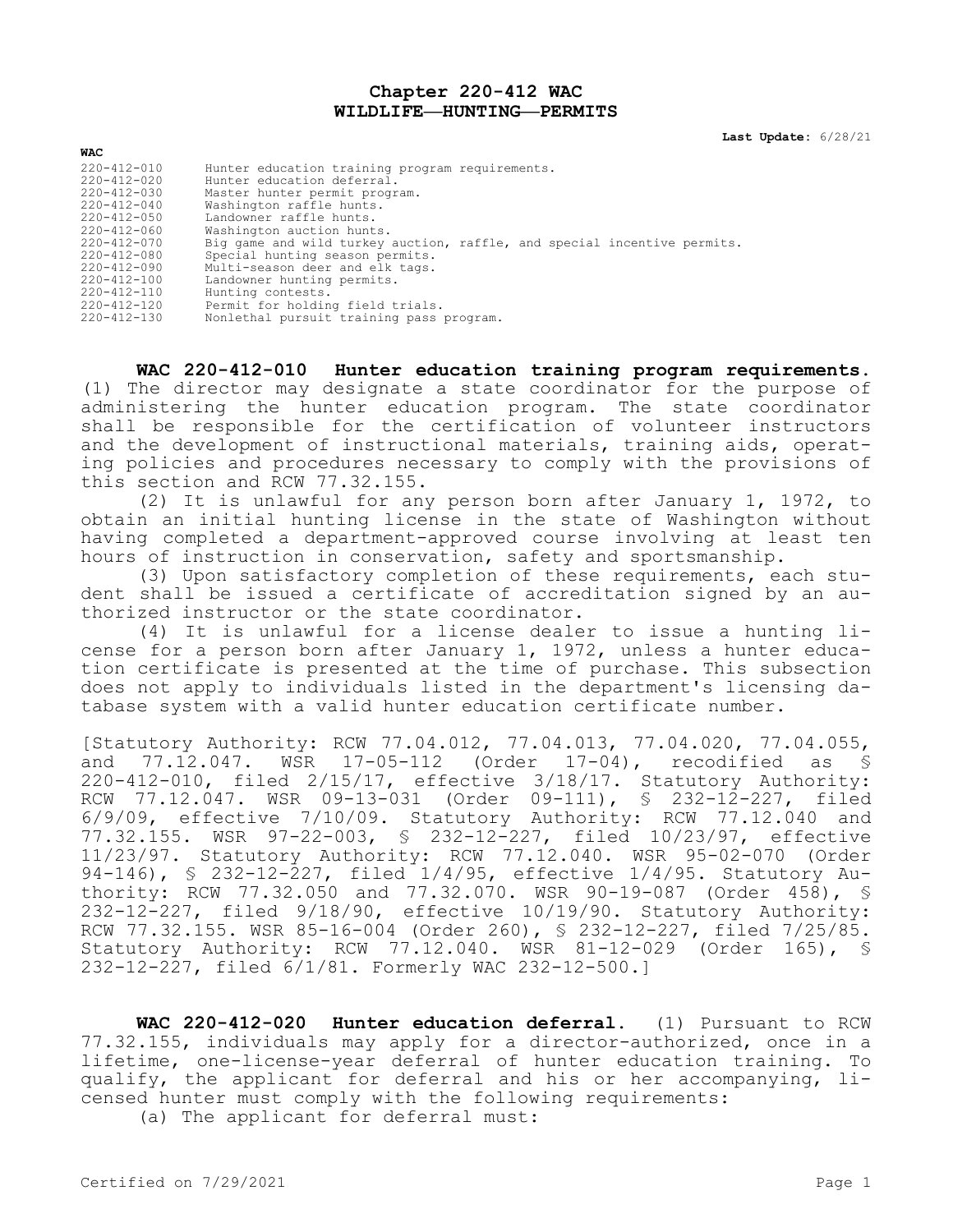(i) Be at least ten years of age when applying for the deferral; and

(ii) Not have failed the hunter education training course within the previous twelve months, if he or she took the course.<br>(b) The accompanying, licensed hunter, as def

The accompanying, licensed hunter, as defined in RCW 77.32.155, must:

(i) Be over eighteen years of age; and

(ii) Have had a Washington hunting license for the three years prior to being an accompanying, licensed hunter.

(c) To provide maximum supervision and to enhance safety afield, an accompanying, licensed hunter must supervise only one deferred hunter while afield.

(d) An accompanying hunter must remain close enough to the deferred hunter to have uninterrupted, unaided visual and auditory communication with the deferred hunter.

(2) Application procedures.

(a) Applicants for deferral must submit their applications to the department's hunter education division office in Olympia, Washington. Applications submitted without the required information will not be processed and will be returned to the applicant.

(b) Applicants for deferral must submit a twenty-dollar application fee.

(c) Deferral applications will be on forms prescribed by the department and may be made available to the public in both printed and electronic formats.

(3) License purchases.

(a) Individuals granted a deferral under this section will be authorized to purchase hunting licenses and tags for the license year during which the applicant requested a deferral. An applicant will not be authorized for future hunting license purchases in Washington state without first successfully completing a hunter education training course.

(b) Individuals deferred under this administrative regulation:

(i) Must purchase hunting licenses and tags in accordance with current licensing procedures;

(ii) Must pay all hunting license and tag fees established under current law; and

(iii) Are only eligible to participate in general hunting seasons and/or youth opportunities.

(4) If either the deferred education licensee or the required nondeferred accompanying person, hunting under the authority of RCW 77.32.155(2), is convicted of a violation of this title, except for a violation of unlawful hunting of wild birds, RCW 77.15.400 (1) through (3), the department may revoke all hunting licenses and tags and order a suspension of one or both the deferred education licensee and the nondeferred accompanying person's hunting privileges for one year.

[Statutory Authority: RCW 77.04.012, 77.04.013, 77.04.020, 77.04.055, and 77.12.047. WSR 17-05-112 (Order 17-04), recodified as § 220-412-020, filed 2/15/17, effective 3/18/17. Statutory Authority: RCW 77.04.012, 77.04.020, 77.04.055, 77.12.047, 77.12.150, 77.12.240, 77.12.800, 77.32.090, and 77.32.155. WSR 16-12-087, § 232-12-228, filed 5/31/16, effective 7/1/16. Statutory Authority: RCW 77.12.047. WSR 07-22-100 (Order 07-276), § 232-12-228, filed 11/6/07, effective 12/7/07.]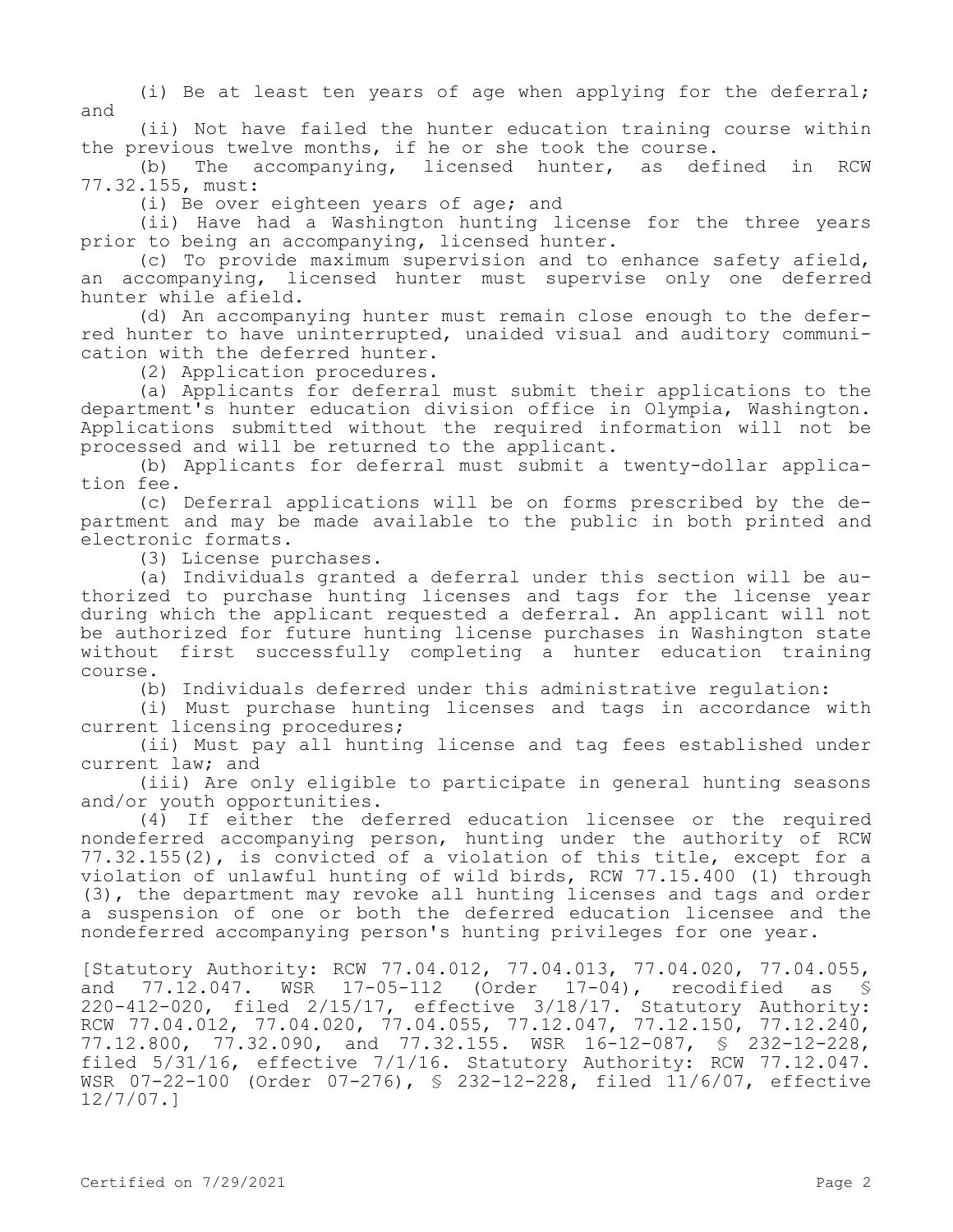**WAC 220-412-030 Master hunter permit program.** (1) In order to effectively manage wildlife in areas or at times when a higher proficiency and demonstrated skill level are needed for resource protection or public safety, the department establishes the master hunter permit program.

(2) The master hunter permit program emphasizes safe, ethical, responsible, and lawful hunting practices. Program goals include improving the public's perception of hunting and perpetuating the highest hunting standards. A master hunter permit is required to participate in controlled hunts to eliminate problem animals that damage property or threaten public safety.

(a) The cost of initially applying for a master hunter permit shall be fifty dollars. The cost of renewing a master hunter permit shall be twenty-five dollars.

(b) The department shall determine the program's requirements and curriculum. The director shall establish an advisory group to assist agency staff in developing and managing the program.

(3) Master hunters are held to the highest ethical standards because these hunters are ambassadors for the department and are role models and mentors for the hunting community and for the public at large. Initial master hunter permit applicants must submit to a criminal background check. The department shall deny entry into the master hunter permit program to those applicants who have:

(a) Paid the required fine or been convicted within the last ten years of a chapter 77.15 RCW offense;

(b) Paid the required fine or been convicted within the last ten years of criminal trespass, reckless endangerment, criminal conspiracy, or making a false statement to law enforcement, while hunting, fishing, or engaging in any activity regulated by the department;

(c) Prior felonies prohibiting the possession of firearms, unless firearm possession is reinstated; or

(d) A current hunting or fishing license revocation or a current suspension of hunting or fishing license privileges in Washington or in another state.

(4) Master hunter permit applicants will be required to sign and abide by a hunter code of ethics and pass a comprehensive examination based upon study materials provided by the department. An initial master hunter permit applicant found to have submitted fraudulent information to the department or to have cheated on the master hunter examination will be excluded from the master hunter permit program for life.

(5) Initial master hunter permit applicants who successfully complete the master hunter permit program will receive a master hunter patch and a master hunter permit. The initial master hunter permit is valid for five consecutive years from the date of issuance. The permit may be renewed for additional five-year increments if, during each five-year period of validity, the master hunter fulfills the renewal requirements established by the department.

(6) Master hunters renewing their permit shall authorize the department to conduct a criminal background check each time they renew. The criminal background check will go back five years from the master hunter's anniversary date or back to the date this rule amendment was adopted, whichever period of time is shorter. The department's approval will be determined by compliance with this section.

(7) Persons who successfully complete the master hunter permit program and maintain the requirements developed by the department may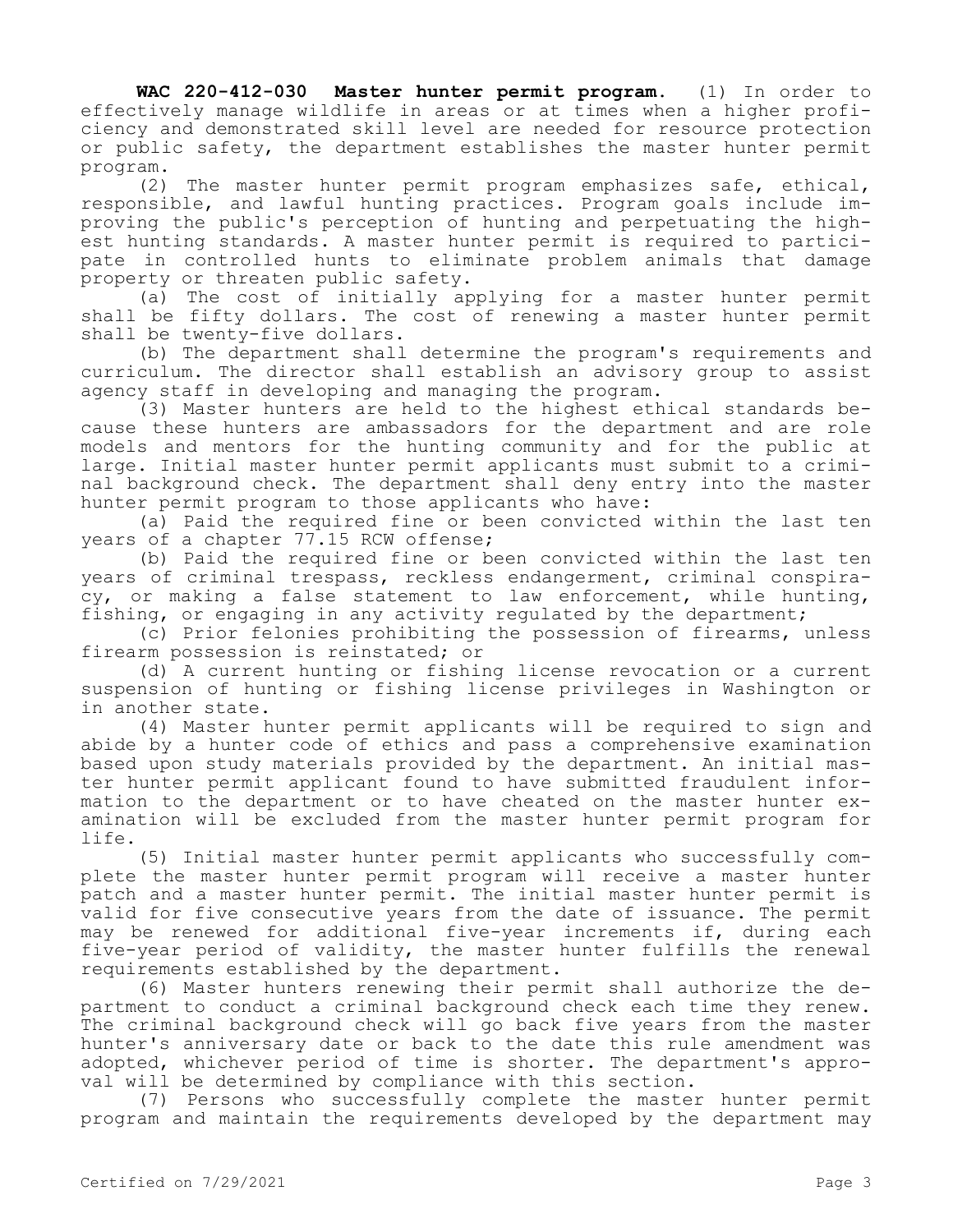participate in special hunts. These master hunters must possess a valid master hunter permit while participating in the hunts.

(8) The department shall suspend a master hunter's permit for life if the master hunter:

(a) Pays the required fine or is convicted of a chapter 77.15 RCW misdemeanor, gross misdemeanor, or felony;

(b) Pays the required fine or is convicted of criminal trespass, reckless endangerment, criminal conspiracy, or making a false statement to law enforcement, while hunting, fishing, or engaging in any activity regulated by the department;

(c) Pays the required fine or is convicted of a felony prohibiting the possession of firearms, unless firearm possession is reinstated;

(d) Has his or her hunting or fishing license revoked, or hunting or fishing license privileges suspended in Washington or in another state; or

(e) Submitted fraudulent information to the department.

(9) A master hunter who pays the required fine or is found to have committed an infraction under chapter 77.15 RCW or the department's rules shall have his or her master hunter permit suspended for a period of two years.

(10) If a master hunter is cited, or charged by complaint, for a chapter 77.15 RCW offense; or for trespass, reckless endangerment, criminal conspiracy, or making a false statement to law enforcement, while hunting, fishing, or engaging in any activity regulated by the department, the department may immediately suspend the person's master hunter permit until the offense has been adjudicated.

(11) The department's master hunter coordinator will maintain open communications with landowners and the community. The department will investigate written accusations about master hunters and determine whether such complaints have merit and warrant enforcement action.

(12) Except under subsection (10) of this section, if a master hunter has his or her initial or renewal master hunter permit suspended for less than life, and the person wants to become a master hunter again, he or she must repeat the entire master hunter permit application process once the suspension period is over.

(13) Any person who has been denied initial admission into the master hunter permit program, renewal of his or her master hunter permit, or has had his or her master hunter permit suspended, has the right to an administrative hearing to contest the agency action. Such hearing will be held pursuant to chapter 34.05 RCW, the Administrative Procedure Act. Initial master hunter permit applicants who fail to submit the application fee or who submit an incomplete application will have their application returned. Denial of admission on these grounds does not trigger the right to an administrative hearing.

(14) "Conviction," as used in this section, is defined in RCW 77.15.050.

(15) It is unlawful for any person to hunt in a hunt restricted to master hunters if such person has not successfully been admitted into the master hunter permit program and maintained the requirements set forth in this section, or if the person's master hunter permit has been suspended. Master hunters need a valid master hunter permit and a valid hunting license and tag to hunt in master hunter restricted hunts. "To hunt," as used in this section, is defined as "an effort to kill, injure, capture, or harass a wild animal or wild bird," pursuant to RCW 77.08.010(53). Master hunters who have been issued a disabled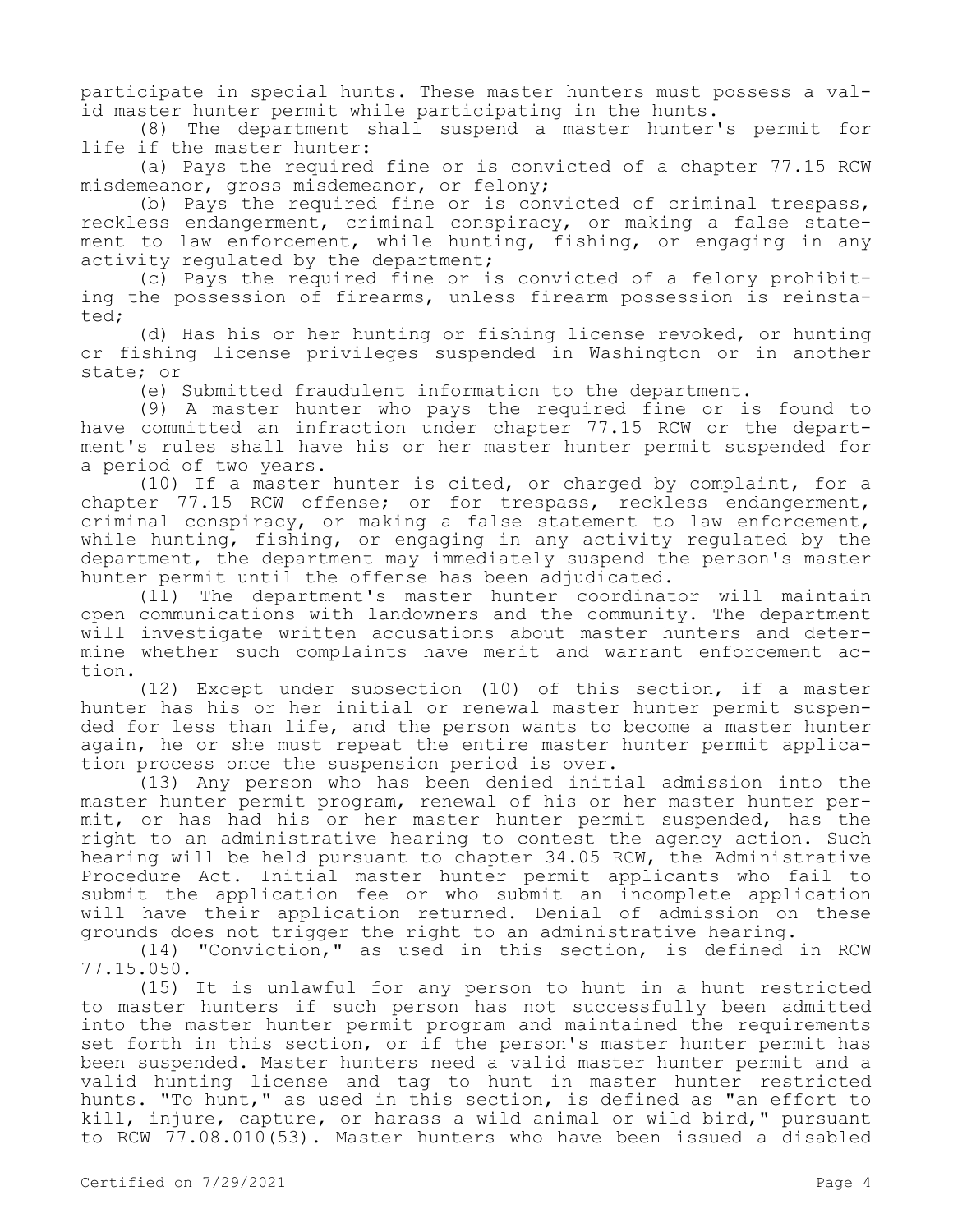hunter permit by the department may only hunt with a designated hunter companion who has been admitted into the master hunter permit program and maintained the requirements under this section. Violations of this subsection shall be enforced under RCW 77.15.400 for wild birds, RCW 77.15.410 for big game, and RCW 77.15.430 for wild animals other than big game.

(16) Only Washington residents, as defined in RCW 77.08.010(39), may apply for an initial master hunter permit.

[Statutory Authority: RCW 77.04.012, 77.04.013, 77.04.020, 77.04.055, and 77.12.047. WSR 17-05-112 (Order 17-04), recodified as § 220-412-030, filed 2/15/17, effective 3/18/17. Statutory Authority: RCW 77.12.047. WSR 09-19-084 (Order 09-215), § 232-12-073, filed 9/17/09, effective 10/18/09; WSR 08-03-088, § 232-12-073, filed 1/16/08, effective 2/16/08; WSR 03-01-077 (Order 02-298), § 232-12-073, filed 12/13/02, effective 1/13/03.]

WAC 220-412-040 Washington raffle hunts. 1. The commission, in consultation with the director, may authorize hunts for big game animals and wild turkey through raffle.

2. When a raffle hunt is adopted by the commission the director may conduct the raffle or may award a contract to a nonprofit wildlife conservation organization (hereafter referred to as "organization") to market and conduct the raffle drawing. The department of fish and wildlife shall solicit bids consistent with established state competitive bid rules.

3. There is no limit on the number of raffle tickets a person may purchase.

4. The organization interested in conducting a raffle for an authorized hunt shall submit a proposal outlining its experience and plan to conduct a raffle. The proposal shall include:

a. Name of the organization, articles of incorporation, and contact person.

b. The date, time, and place of the proposed raffle drawing.

c. The approximate number of raffle tickets expected to be sold.

d. Past experience in conducting raffles.

e. Marketing strategies to be used.

f. Portion of revenue proposed to be retained by the organization.

5. The director will select an organization to conduct a raffle.

a. Revenue potential to the department will be a primary criterion in applicant selection.

b. The department shall enter into a contract with the organization identifying specific terms of the contract.

c. The director may authorize the organization to sell raffle tickets for the department and retain a portion of the revenue from the tickets sold.

6. The following are rules for raffles conducted by a director authorized nonprofit wildlife conservation organization.

a. The organization shall notify the public about the raffle hunt opportunity and offer raffle tickets for sale.

b. The public must be informed of the date, time, and place of the raffle, and the organization must hold the drawing as specified.

c. The drawing must be accessible to the public.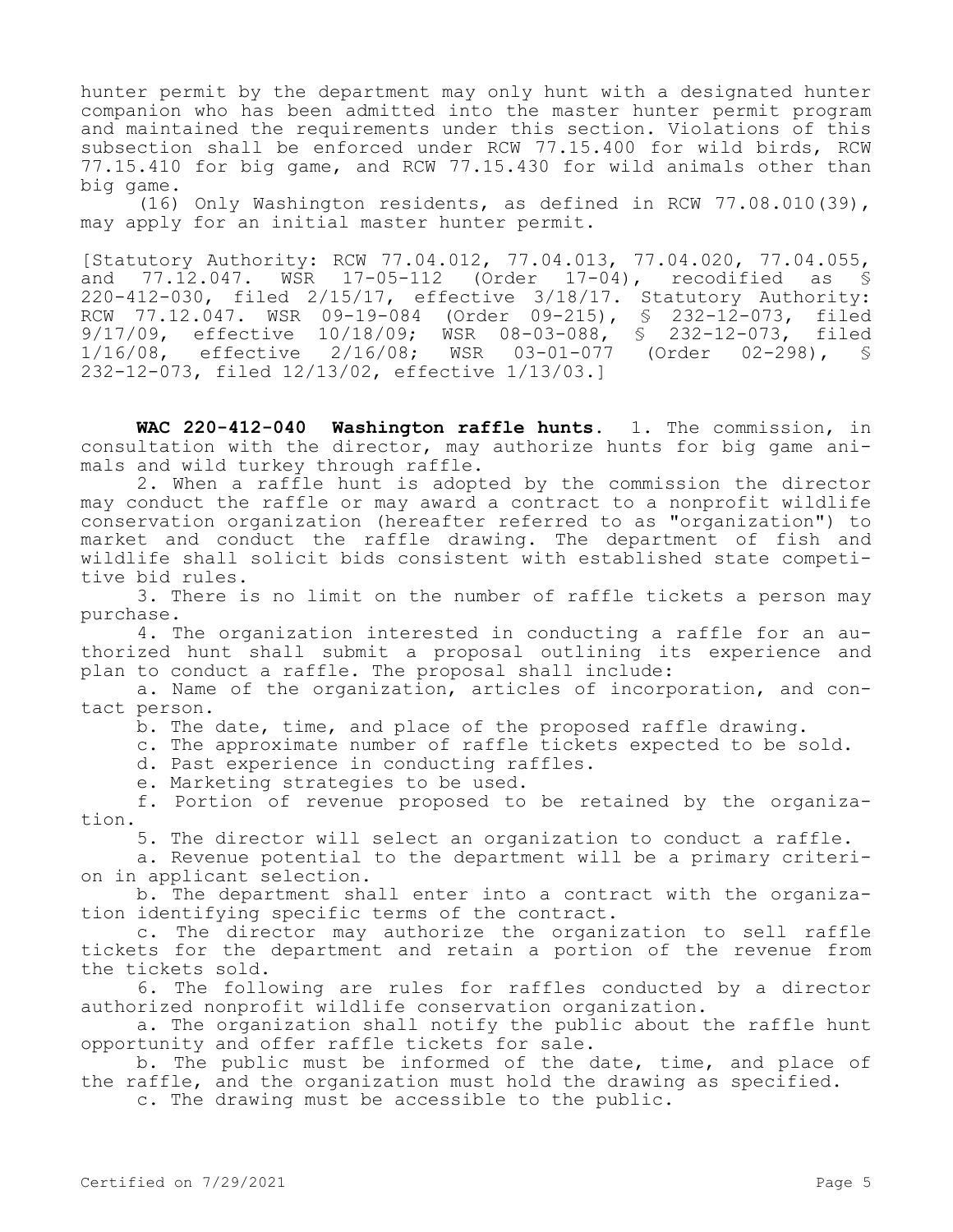d. Raffle ticket sales must be completed prior to the public drawing. An accounting must be made of raffle tickets and funds received. A representative of the department will monitor the drawing.

e. One winner and two alternates shall be drawn at the drawing.

f. The organization shall notify the department of the name, address, and telephone number of the raffle winner and two alternates immediately (but no later than two business days) after the drawing.

g. The department's share of the raffle revenue shall be delivered to the department within 30 (thirty) business days of the drawing.

7. The following are rules for raffles conducted by the department.

a. The department shall notify the public about the raffle hunt opportunity and offer raffle tickets for sale.

b. The department shall inform the public of date and place of the raffle, and hold the drawing as specified.

c. Raffle ticket sales must be complete prior to the drawing.

d. One winner and two alternates shall be drawn at the drawing.

8. The department will notify the winner and two alternates by telephone and by certified mail. The department will obtain enough information from the winner to issue the appropriate hunting license and transport tag(s).

9. If the winner does not contact the department within 15 business days of the drawing, the first alternate will be contacted and offered the raffle hunt. If the first alternate cannot be contacted within 10 business days after the winner disqualification deadline, the second alternate will be contacted and offered the raffle hunt. If the second alternate cannot be contacted within 10 business days after the first alternate disqualification deadline, the raffle hunt will not be offered by the department.

10. There shall be no refunds for any raffle ticket purchases.

11. The deer raffle winner may purchase an additional deer hunting license and transport tag and the elk raffle winner may purchase an additional elk hunting license and transport tag if desired. Even if drawn in a previous license year for a mountain goat, bighorn sheep, or moose hunt a hunter may participate in a raffle hunt. Turkey raffle winners may purchase up to three additional turkey licenses and transport tags.

12. Hunting licenses or transport tags obtained pursuant to a raffle may not be resold or reassigned.

13. Revenue from the sale of single-species raffle permits shall be used for the management of that species and revenue from the sale of multiple-species raffle permits shall be used for game management, except the hunting license and transport tag fees for the appropriate species shall be deducted from the raffle revenue.

[Statutory Authority: RCW 77.04.012, 77.04.013, 77.04.020, 77.04.055, and 77.12.047. WSR 17-05-112 (Order 17-04), recodified as \$ 220-412-040, filed 2/15/17, effective 3/18/17. Statutory Authority: RCW 77.12.047, 77.12.020, 77.12.570, 77.12.210, 77.12.150, 77.12.240, 77.32.070, 77.32.530. WSR 10-10-061 (Order 10-94), § 232-28-290, filed 4/30/10, effective 5/31/10. Statutory Authority: RCW 77.12.040,<br>77.12.020, 77.32.070, 77.32.530. WSR 01-10-048 (Order 01-69), § 77.12.020, 77.32.070, 77.32.530. WSR 01-10-048 (Order 232-28-290, filed 4/26/01, effective 5/27/01.]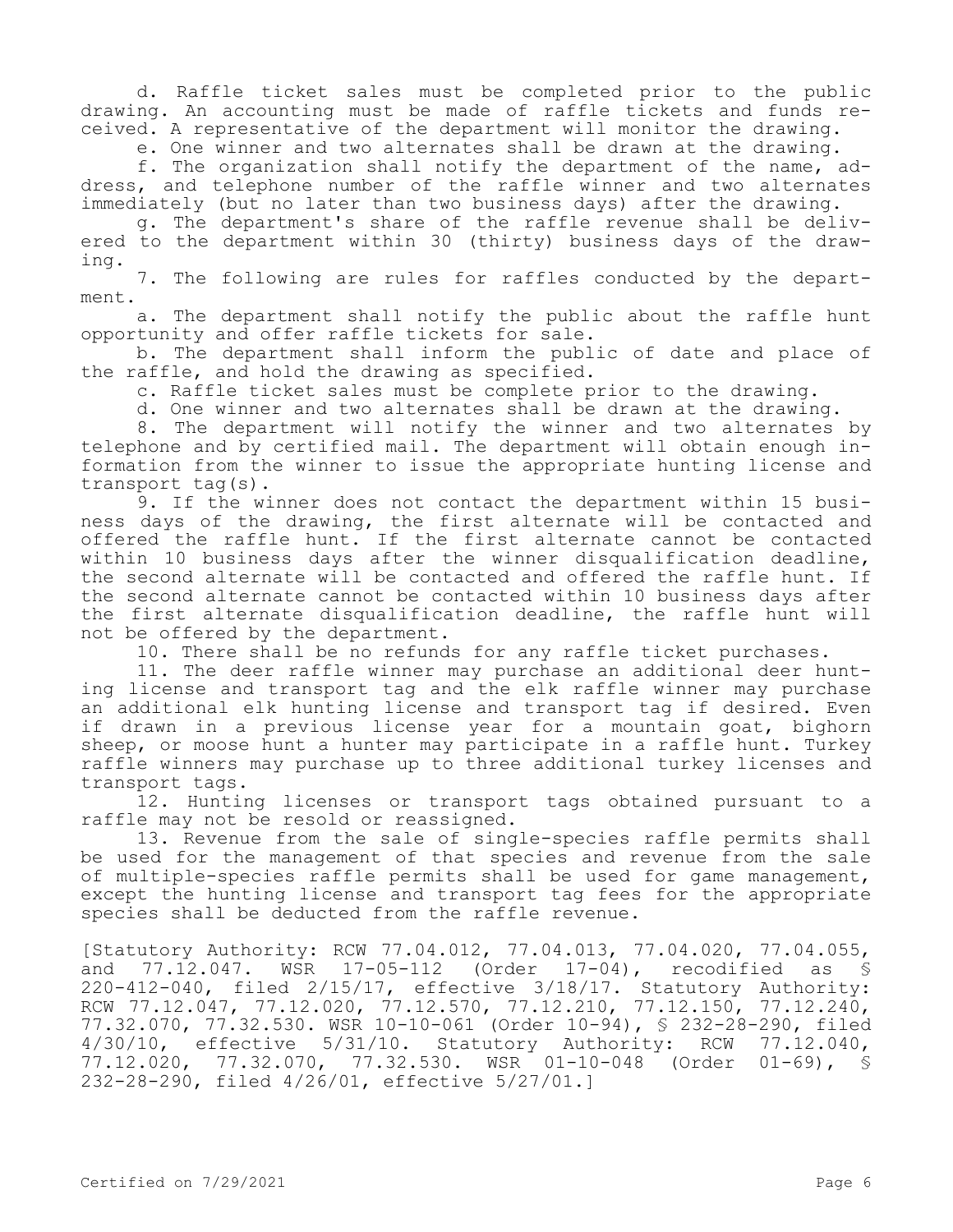**WAC 220-412-050 Landowner raffle hunts.** The commission, in consultation with the director and by agreement with cooperating private landowners, may authorize hunts for big game animals through raffle.

(1) The manager of property under contract with WDFW will conduct the landowner raffle drawing. Raffle tickets will be sold for not more than \$25.00 each.

(2) Any person may purchase landowner raffle tickets in addition to WDFW raffle tickets and participate in auctions and special hunting season permit drawings.

(3) The landowner raffle winners must possess the appropriate hunting license and transport tag prior to participating in the landowner raffle hunt.

(4) The landowner deer or elk raffle hunt winners may purchase an additional deer or elk hunting license and obtain a second transport tag for use on the contracted lands if approved and authorized by the cooperating private landowner.

(5) If an additional deer or elk hunting license and transport tag are acquired by a raffle winner, the additional transport tag can only be used on the contracted lands during the raffle hunt.

(6) Hunting licenses or transport tags obtained pursuant to a raffle may not be resold or reassigned.

(7) The manager of property under contract with WDFW who is conducting an authorized raffle will provide an annual report to the department of fish and wildlife prior to May 1st. The report will include information on how the event was administered, where and when it occurred, who the winners were, the cost of tickets, and the number of tickets sold.

(8) Anyone may participate in landowner raffles.

[Statutory Authority: RCW 77.04.012, 77.04.055, 77.12.047, and 77.12.240. WSR 20-12-080 (Order 20-76), § 220-412-050, filed 6/1/20, effective 7/2/20. Statutory Authority: RCW 77.04.012, 77.04.013, 77.04.020, 77.04.055, and 77.12.047. WSR 17-05-112 (Order 17-04), recodified as § 220-412-050, filed 2/15/17, effective 3/18/17. Statutory Authority: RCW 77.12.047, 77.12.020. WSR 06-04-066 (Order 06-09), § 232-28-293, filed 1/30/06, effective 3/2/06. Statutory Authority: RCW 77.12.040, 77.12.020, 77.32.070, 77.32.530. WSR 01-10-048 (Order 01-69), § 232-28-293, filed 4/26/01, effective 5/27/01.]

**WAC 220-412-060 Washington auction hunts.** 1. The commission, in consultation with the director, may authorize hunts for big game animals and wild turkeys through auction.

2. When an auction hunt is adopted by the commission, the director shall solicit nonprofit wildlife conservation organizations (hereafter referred to as "organizations") to bid to market and conduct a public auction for the special auction hunt. The department of fish and wildlife shall solicit bids consistent with established state competitive bid rules.

3. The organization interested in conducting an auction for an authorized hunt shall submit a proposal outlining its experience and plan to conduct a public auction. The proposal shall include:

a. Name of the organization, articles of incorporation, and contact person.

b. The date, time, and place of the proposed public auction.

c. The approximate number of people expected to attend the auction.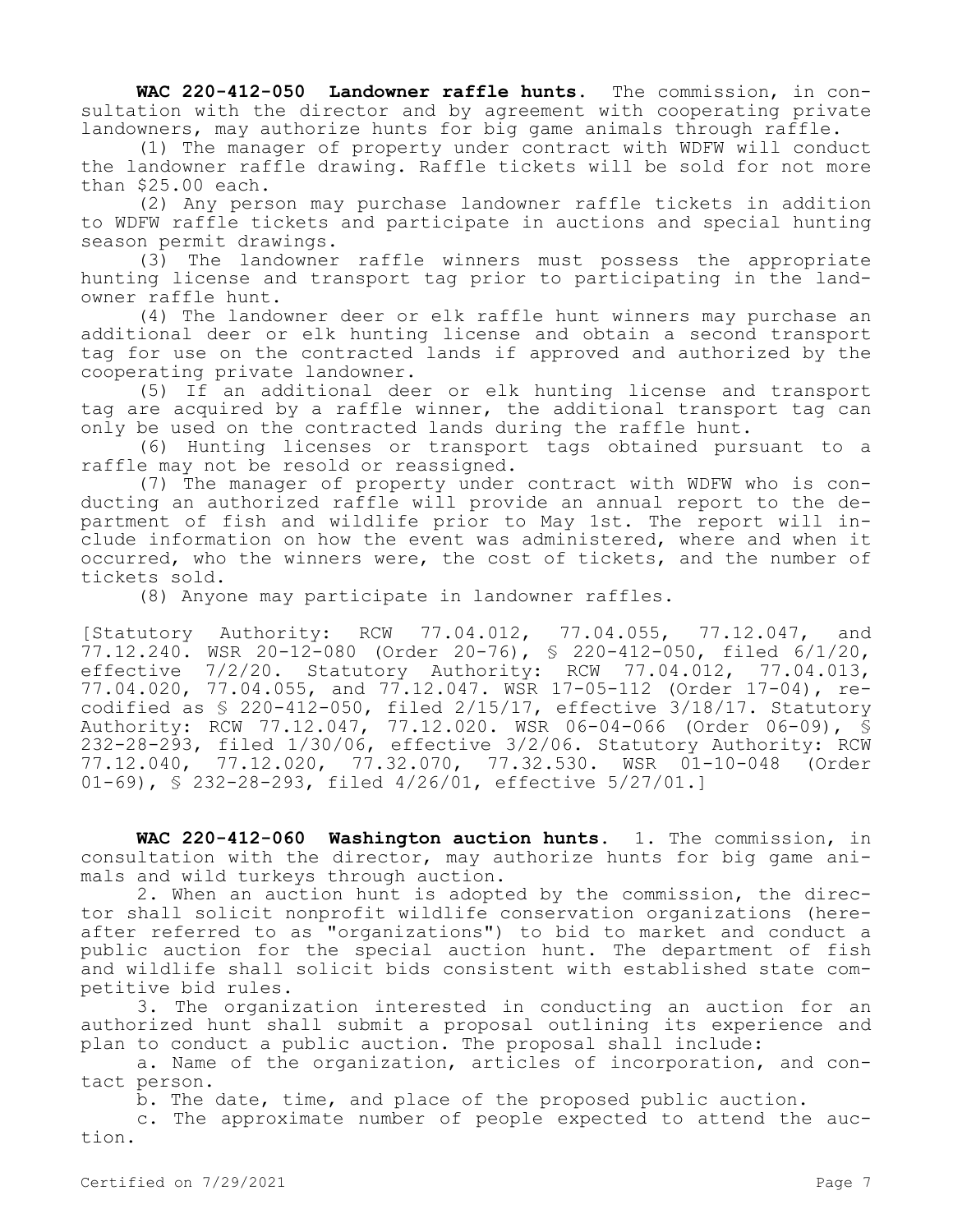d. Past experience in conducting auctions.

e. Marketing strategies to be used.

f. Portion of revenue proposed to be retained by the organization.

4. The director will select an organization to conduct an auction.

a. Revenue potential to the department will be a primary criterion in applicant selection.

b. The department shall enter into a contract with the organization identifying specific terms of the contract.

5. The organization shall notify the public about the auction hunt opportunities.

a. The public must be informed of the date, time, and place of the auction and, the organization must hold the auction as specified.

b. The auction must be accessible to the public.

c. Anyone may bid on an auction permit.

d. The organization shall award the hunt to the highest qualified bidder who will then become the auction hunt hunter.

e. The organization shall notify the department of the name and address of the successful bidder within two days of the auction.

f. The department's share of the auction revenue shall be delivered to the department within 30 days of the auction.

6. Revenue from the sale of single-species auction permits shall be used for the management of that species and revenue from the sale of multiple-species auction permits shall be used for game management. Except, that the hunting license fees for the appropriate species shall be considered part of the auction price and be deducted from the auction revenue. A hunting license and transport tag will be mailed to the successful bidder.

7. The deer auction winner may purchase an additional deer hunting license and transport tag, and the elk auction winner may purchase an additional elk hunting license and transport tag. Even if drawn in a previous license year for a mountain goat, bighorn sheep, or moose hunt, a hunter may participate in an auction hunt.

8. Hunting licenses or transport tags obtained pursuant to an auction may not be resold or reassigned.

9. The auction hunt hunter shall comply with all applicable hunting rules and regulations.

[Statutory Authority: RCW 77.04.012, 77.04.013, 77.04.020, 77.04.055, and 77.12.047. WSR 17-05-112 (Order 17-04), recodified as § 220-412-060, filed 2/15/17, effective 3/18/17. Statutory Authority: RCW 77.12.047, 77.12.020, 77.12.570, 77.12.210, 77.12.150, 77.12.240, 77.32.070, 77.32.530. WSR 10-10-061 (Order 10-94), § 232-28-292, filed 4/30/10, effective 5/31/10. Statutory Authority: RCW 77.12.040, 77.12.020, 77.32.070, 77.32.530. WSR 01-10-048 (Order 01-69), § 232-28-292, filed 4/26/01, effective 5/27/01.]

### **WAC 220-412-070 Big game and wild turkey auction, raffle, and special incentive permits.**

**AUCTION PERMITS**

- (1) BLACK-TAILED DEER AUCTION PERMIT
- (a) Season dates: September 1 December 31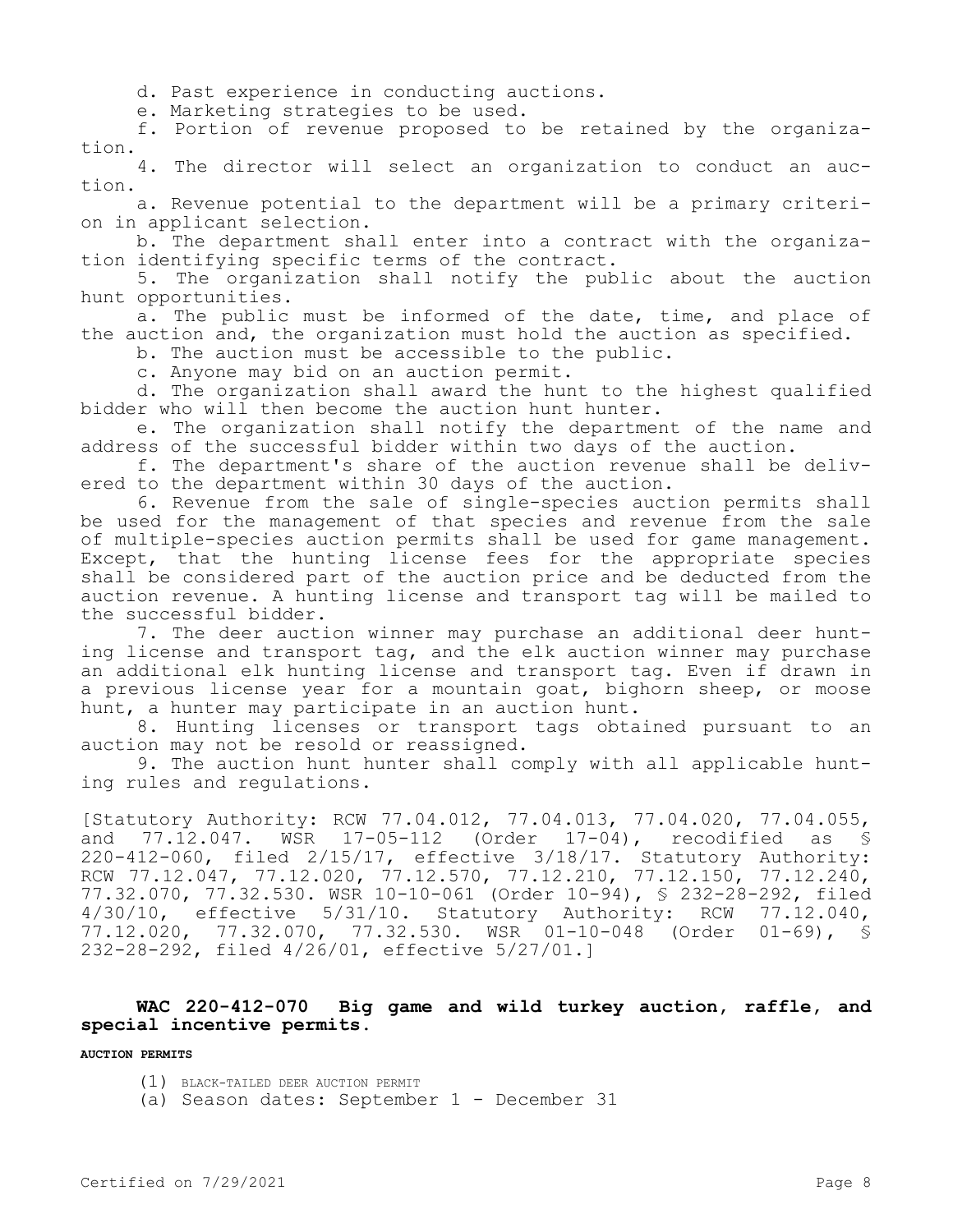(b) Hunt Area: Those GMUs open to black-tailed deer hunting EXCEPT GMU 485 and those GMUs closed to black-tailed deer hunting by the fish and wildlife commission.

- (c) Weapon type: Any legal weapon.
- (d) Bag limit: One additional any buck black-tailed deer.
- (e) Number of permit hunters selected: 1
- (2) MULE DEER AUCTION PERMIT
- (a) Season dates: September 1 December 31

(b) Hunt Area: Those GMUs open to mule deer hunting EXCEPT those GMUs closed to mule deer hunting by the fish and wildlife commission.

- (c) Weapon type: Any legal weapon.
- (d) Bag limit: One additional any buck mule deer.
- (e) Number of permit hunters selected: 1
- (3) WHITE-TAILED DEER AUCTION PERMIT
- (a) Season dates: September 1 December 31

(b) Hunt Area: Those GMUs open to white-tailed deer hunting EXCEPT those GMUs closed to white-tailed deer hunting by the fish and wildlife commission.

- (c) Weapon type: Any legal weapon.
- (d) Bag limit: One additional any buck white-tailed deer.
- (e) Number of permit hunters selected: 1
- (4) THREE-DEER AUCTION PERMIT

(a) Bag limit: One additional any buck black-tailed deer, one additional any buck mule deer, and one additional any buck white-tailed deer; total harvest not to exceed three animals.

(b) Hunt Area: For black-tailed deer, those GMUs open to blacktailed deer hunting EXCEPT GMU 485 and those GMUs closed to deer hunting by the fish and wildlife commission. For mule deer, those GMUs open to mule deer hunting EXCEPT those GMUs closed to mule deer hunting by the fish and wildlife commission. For white-tailed deer, those GMUs open to white-tailed deer hunting EXCEPT those GMUs closed to white-tailed deer hunting by the fish and wildlife commission.

(c) Season dates: September 1 - December 31

- (d) Weapon: Any legal weapon.
- (e) Number of permit hunters selected: 1
- (5) WESTSIDE ELK AUCTION PERMIT
- (a) Season dates: September 1 December 31

(b) Hunt Area: Western Washington EXCEPT GMU 485, those GMUs closed to elk hunting, and those GMUs not opened to bull elk hunting by the fish and wildlife commission.

- (c) Weapon type: Any legal weapon.
- (d) Bag limit: One additional any bull elk.
- (e) Number of permit hunters selected: 1
- (6) EASTSIDE ELK AUCTION PERMIT
- (a) Season dates: September 1 December 31

(b) Hunt Area: Eastern Washington EXCEPT GMU 157 and those GMUs closed to elk hunting, and those GMUs not opened to bull elk hunting by the fish and wildlife commission.

- (c) Weapon type: Any legal weapon.
- (d) Bag limit: One additional any bull elk.
- (e) Number of permit hunters selected: 1
- (7) CALIFORNIA BIGHORN SHEEP AUCTION PERMIT
- (a) Season dates: September 1 December 31

(b) Hunt Area: The director is authorized to select areas open for this hunt based on population objectives, harvest objectives, and recent harvest parameters as identified by the department. The selection of hunt areas will be made no later than December 1 for the fol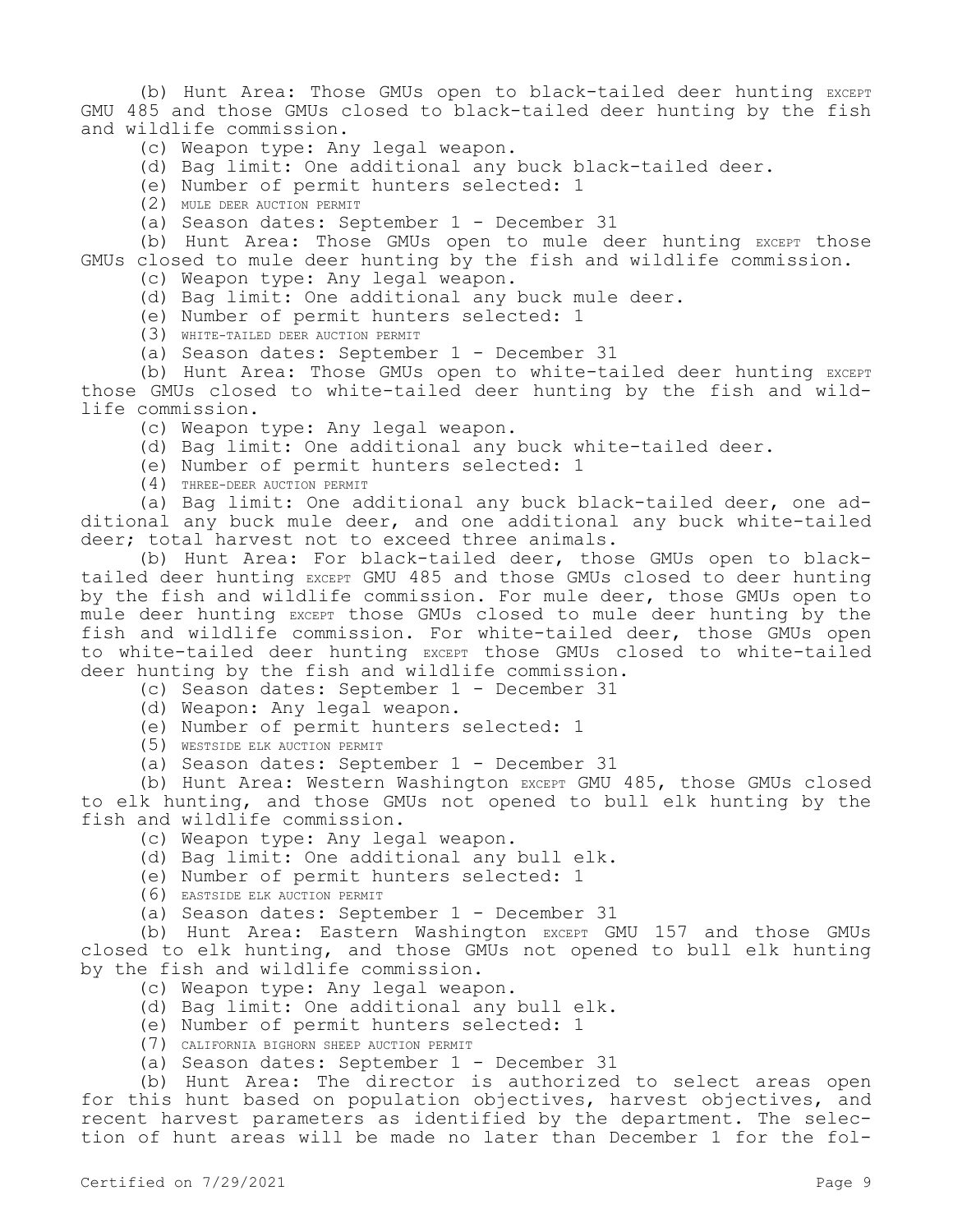lowing year, and will be posted on the department's website no later than January 1.

- (c) Weapon: Any legal weapon.
- (d) Bag limit: One California bighorn ram.
- (e) Number of permit hunters selected: 1
- (8) MOOSE AUCTION PERMIT
- (a) Season dates: September 1 December 31

(b) Hunt Area: Any open moose unit, and hunt areas identified by the department before December 1 for the following year, and posted on the department's website no later than January 1.

- (c) Weapon: Any legal weapon.
- (d) Bag limit: One bull moose.
- (e) Number of permit hunters selected: 1
- (9) MOUNTAIN GOAT AUCTION PERMIT
- (a) Season dates: September 1 December 31

(b) Hunt Area: The director is authorized to select areas open for this hunt based on population objectives, harvest objectives, and recent harvest parameters as identified by the department. The selection of hunt areas will be made no later than December 1 for the following year, and will be posted on the department's website no later than January 1.

- (c) Weapon: Any legal weapon.
- (d) Bag limit: One mountain goat of either sex.

(e) Number of permit hunters selected: 1

#### **RAFFLE PERMITS**

(10) BLACK-TAILED DEER RAFFLE PERMIT

(a) Season dates: September 1 - December 31

(b) Hunt Area: Those GMUs open to black-tailed deer hunting EXCEPT GMU 485 and those GMUs closed to deer hunting by the fish and wildlife commission.

- (c) Weapon: Any legal weapon.
- (d) Bag limit: One additional any buck black-tailed deer.
- (e) Number of permit hunters selected: 1

(11) MULE DEER RAFFLE PERMIT

(a) Season dates: September 1 - December 31

(b) Hunt Area: Those GMUs open to mule deer hunting EXCEPT those GMUs closed to mule deer hunting by the fish and wildlife commission.

- (c) Weapon: Any legal weapon.
- (d) Bag limit: One additional any buck mule deer.
- (e) Number of permit hunters selected: 1

(12) WHITE-TAILED DEER RAFFLE PERMIT

(a) Season dates: September 1 - December 31

(b) Hunt Area: Those GMUs open to white-tailed deer hunting EXCEPT those GMUs closed to white-tailed deer hunting by the fish and wildlife commission.

- (c) Weapon: Any legal weapon.
- (d) Bag limit: One additional any buck white-tailed deer.
- (e) Number of permit hunters selected: 1
- (13) WESTSIDE ELK RAFFLE PERMIT
- (a) Season dates: September 1 December 31

(b) Hunt Area: Western Washington EXCEPT GMU 485, those GMUs closed to elk hunting, and those GMUs not open to bull elk hunting by the fish and wildlife commission.

- (c) Weapon: Any legal weapon.
- (d) Bag limit: One additional any bull elk.

(e) Number of permit hunters selected: 1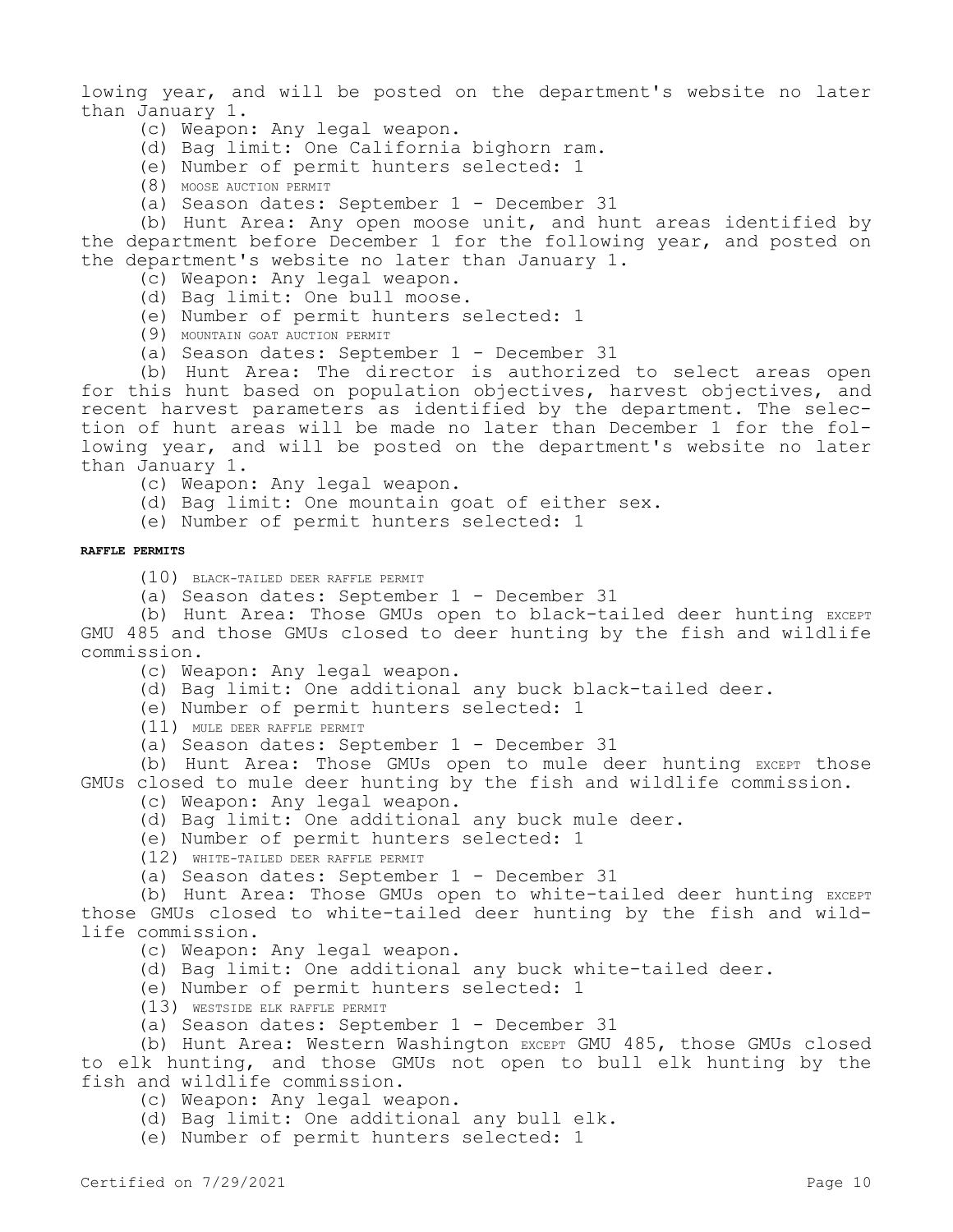(14) EASTSIDE ELK RAFFLE PERMIT

(a) Season dates: September 1 - December 31

(b) Hunt Area: Eastern Washington EXCEPT GMU 157 and those GMUs closed to elk hunting, and those GMUs not opened to bull elk hunting by the fish and wildlife commission.

- (c) Weapon: Any legal weapon.
- (d) Bag limit: One additional any bull elk.
- (e) Number of permit hunters selected: 1
- (15) CALIFORNIA BIGHORN SHEEP RAFFLE PERMIT
- (a) Season dates: September 1 December 31

(b) Hunt Area: The director is authorized to select areas open for this hunt based on population objectives, harvest objectives, and recent harvest parameters as identified by the department. The selection of hunt areas will be made no later than December 1 for the following year, and will be posted on the department's website no later than January 1 except that sheep units in Walla Walla, Columbia, Garfield, Asotin, or Pend Oreille counties are not open.

- (c) Weapon: Any legal weapon.
- (d) Bag limit: One California bighorn ram.
- (e) Number of permit hunters selected: 1
- (16) MOOSE RAFFLE PERMIT
- (a) Season dates: September 1 December 31
- (b) Hunt Area: GMUs 101 through 130, 204.
- (c) Weapon: Any legal weapon.
- (d) Bag limit: One bull moose.
- (e) Number of permit hunters selected: 2
- (17) MOUNTAIN GOAT RAFFLE PERMIT
- (a) Season dates: September 1 December 31

(b) Hunt Area: The director is authorized to select areas open for this hunt based on population objectives, harvest objectives, and recent harvest parameters as identified by the department. The selection of hunt areas will be made no later than December 1 for the following year, and will be posted on the department's website no later than January 1.

(c) Weapon: Any legal weapon.

- (d) Bag limit: One mountain goat of either sex.
- (e) Number of permit hunters selected: 1

(18) TURKEY RAFFLE PERMIT

- (a) Season dates: April 1 May 31 and September 1 December 31
- (b) Hunt Area: Statewide.
- (c) Weapon: Archery or shotgun only.

(d) Bag limit: Three additional wild turkeys, but not to exceed more than one turkey in Western Washington or two turkeys in Eastern Washington.

- (e) Number of permit hunters selected: 1
- (19) ROCKY MOUNTAIN BIGHORN SHEEP RAFFLE PERMIT
- (a) Bag limit: One Rocky Mountain bighorn ram.

(b) Hunt Area: GMUs  $113$ ,  $172$ ,  $186$ ,  $181$  (south of the line made by starting at Montgomery Ridge Road and Highway 129 to the Sherry Grade Road to the Couse Creek Road to the Snake River).

- (c) Season dates: September 1 December 31
- (d) Weapon: Any legal weapon.
- (e) Number of permit hunters selected: 1
- (20) THREE-DEER RAFFLE PERMIT

(a) Bag limit: One additional any buck black-tailed deer, one additional any buck mule deer, and one additional any buck white-tailed deer; total harvest not to exceed three animals.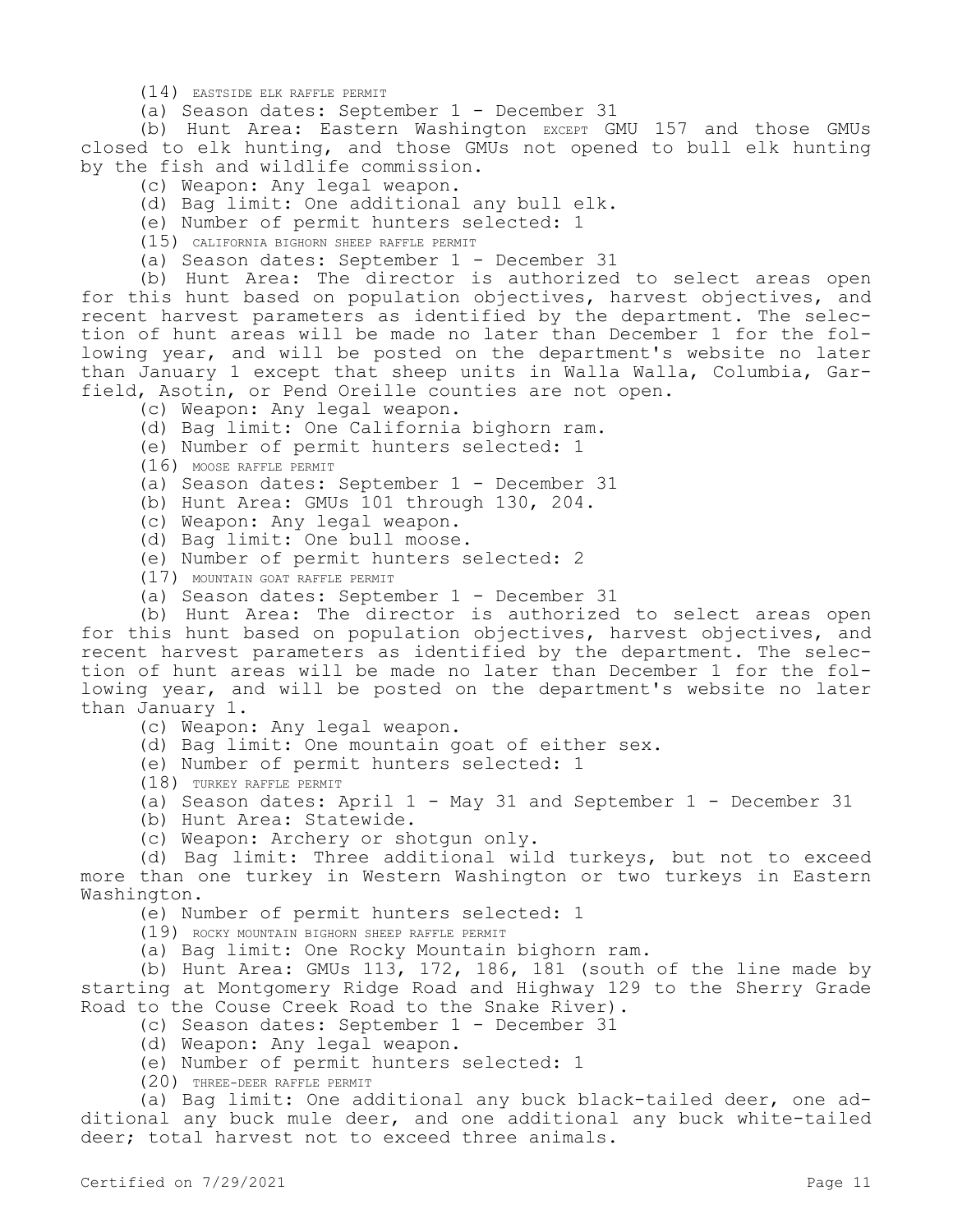(b) Hunt Area: For black-tailed deer, those GMUs open to blacktailed deer hunting EXCEPT GMU 485 and those GMUs closed to deer hunting by the fish and wildlife commission. For mule deer, those GMUs open to mule deer hunting EXCEPT those GMUs closed to mule deer hunting by the fish and wildlife commission. For white-tailed deer, those GMUs open to white-tailed deer hunting EXCEPT those GMUs closed to white-tailed deer hunting by the fish and wildlife commission.

(c) Season dates: September 1 - December 31

(d) Weapon: Any legal weapon.

(e) Number of permit hunters selected: 1

(21) NORTHEAST WASHINGTON BIG GAME RAFFLE PERMIT

(a) Bag limit: Permit hunter may harvest three of six possible species. Species that may be harvested under this permit include: One additional any buck white-tailed deer, one additional any bull elk, one any bull moose, one additional any legal cougar, one additional any legal black bear, and one additional any legal turkey (gobbler or turkey with visible beard  $_{\text{ONLY}}$ ; total harvest not to exceed three animals.

(b) Hunt Area: GMUs 101-124.

(c) Season dates:

(i) September 1 - December 31 for white-tailed deer, elk, and moose.

(ii) April 15 - May 31 and September 1 - December 31 for black bear.

(iii) September 1 - March 31 for cougar.

(iv) April 15 - May 31 for turkey.

(d) Weapon: Any legal weapon EXCEPT archery and shotgun only for turkey.

(e) Number of permit hunters selected: 1

(22) SOUTH-CENTRAL WASHINGTON BIG GAME RAFFLE PERMIT

(a) Bag limit: One additional any bull elk, one additional any buck deer, and one California bighorn sheep ram; total harvest not to exceed three animals.

(b) Hunt Area: For elk, any 300 or 500 series GMU EXCEPT those GMUs closed to elk hunting and those GMUs not open to bull elk hunting by the fish and wildlife commission. For deer, any 300 or 500 series GMU EXCEPT those GMUs closed to deer hunting by the fish and wildlife commission. For California bighorn sheep, the director is authorized to select areas open for this hunt based on population objectives, harvest objectives, and recent harvest parameters as identified by the department. The selection of hunt areas will be made no later than December 1 for the following year, and will be posted on the department's website no later than January 1.

(c) Season dates: September 1 - December 31

(d) Weapon: Any legal weapon.

(e) Number of permit hunters selected: 1

(23) SOUTHEAST WASHINGTON BIG GAME RAFFLE PERMIT

(a) Bag limit: Permit hunter may harvest four of five possible species. Species that may be harvested under this permit include: One additional any buck white-tailed deer, one additional any buck mule deer, one additional any bull elk, one additional any legal cougar, and one additional any legal black bear; total harvest not to exceed four animals.

(b) Hunt Area: GMUs 139-154 and 162-186.

(c) Season dates: September 1 - December 31 for white-tailed deer, mule deer, and elk. April 15 - June 15 and September 1 - December 31 for black bear. September 1 - March 31 for cougar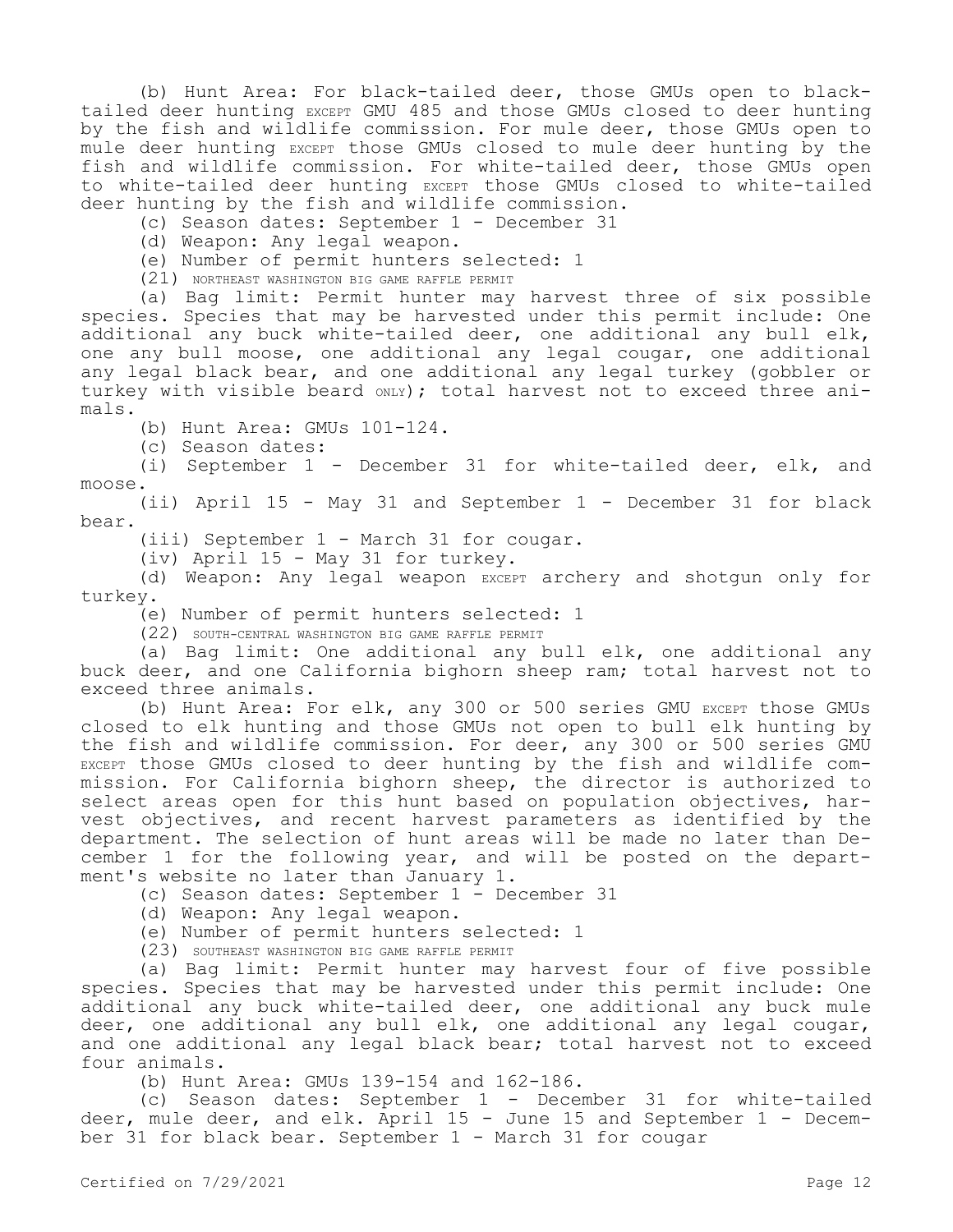(d) Weapon: Any legal weapon.

(e) Number of permit hunters selected: 1

(24) NORTH-CENTRAL WASHINGTON BIG GAME RAFFLE PERMIT

(a) Bag limit: Permit hunter may harvest three of five possible species. Species that may be harvested under this permit include: One additional any buck white-tailed deer, one additional any buck mule deer, one any ram California bighorn sheep, one additional any legal cougar, and one additional any legal black bear; total harvest not to exceed three animals.

(b) Hunt Area: For white-tailed deer, mule deer, cougar, and black bear, any 200 series GMU EXCEPT those GMUs closed to deer hunting by the fish and wildlife commission. For California bighorn sheep, the director is authorized to select areas open for this hunt based on population objectives, harvest objectives, and recent harvest parameters as identified by the department. The selection of hunt areas will be made no later than December 1 for the following year, and will be posted on the department's website no later than January 1.

(c) Season dates:

(i) September 1 - December 31 for white-tailed deer, mule deer, and California bighorn sheep.

(ii) April 15 - May 15 and September 1 - December 31 for black bear.

(iii) September 1 - March 31 for cougar.

(d) Weapon: Any legal weapon.

(e) Number of permit hunters selected: 1

#### **SPECIAL INCENTIVE PERMITS**

(25) WESTERN WASHINGTON ELK INCENTIVE PERMITS

(a) Hunt Area: Western Washington EXCEPT GMUs 418, 485, 522, and those GMUs closed to elk hunting or closed to bull elk hunting by the fish and wildlife commission.

(b) Season dates: September 1 - December 31

(c) Weapon: Any legal weapon, EXCEPT must use archery equipment during archery seasons and muzzleloader equipment during muzzleloader seasons.

(d) Bag limit: One additional elk.

(e) Number of permit hunters selected: 2

(26) EASTERN WASHINGTON ELK INCENTIVE PERMITS

(a) Hunt Area: Eastern Washington EXCEPT GMU 157 and those GMUs closed to elk hunting or closed to bull elk hunting by the fish and wildlife commission.

(b) Season dates: September 1 - December 31

(c) Weapon: Any legal weapon, EXCEPT must use archery equipment during archery seasons and muzzleloader equipment during muzzleloader seasons.

(d) Bag limit: One additional elk.

(e) Number of permit hunters selected: 2

(27) DEER INCENTIVE PERMITS

(a) Hunt Area: Statewide, for use in any area open to general or permit hunting seasons EXCEPT GMUs 157, 418, 485, 522, and those GMUs closed to deer hunting by the fish and wildlife commission.

(b) Season dates: September 1 - December 31

(c) Weapon: Any legal weapon, EXCEPT hunters must use archery equipment during archery seasons and muzzleloader equipment during muzzleloader seasons and any legal weapon at other times if there are no firearm restrictions.

(d) Bag limit: One additional any deer.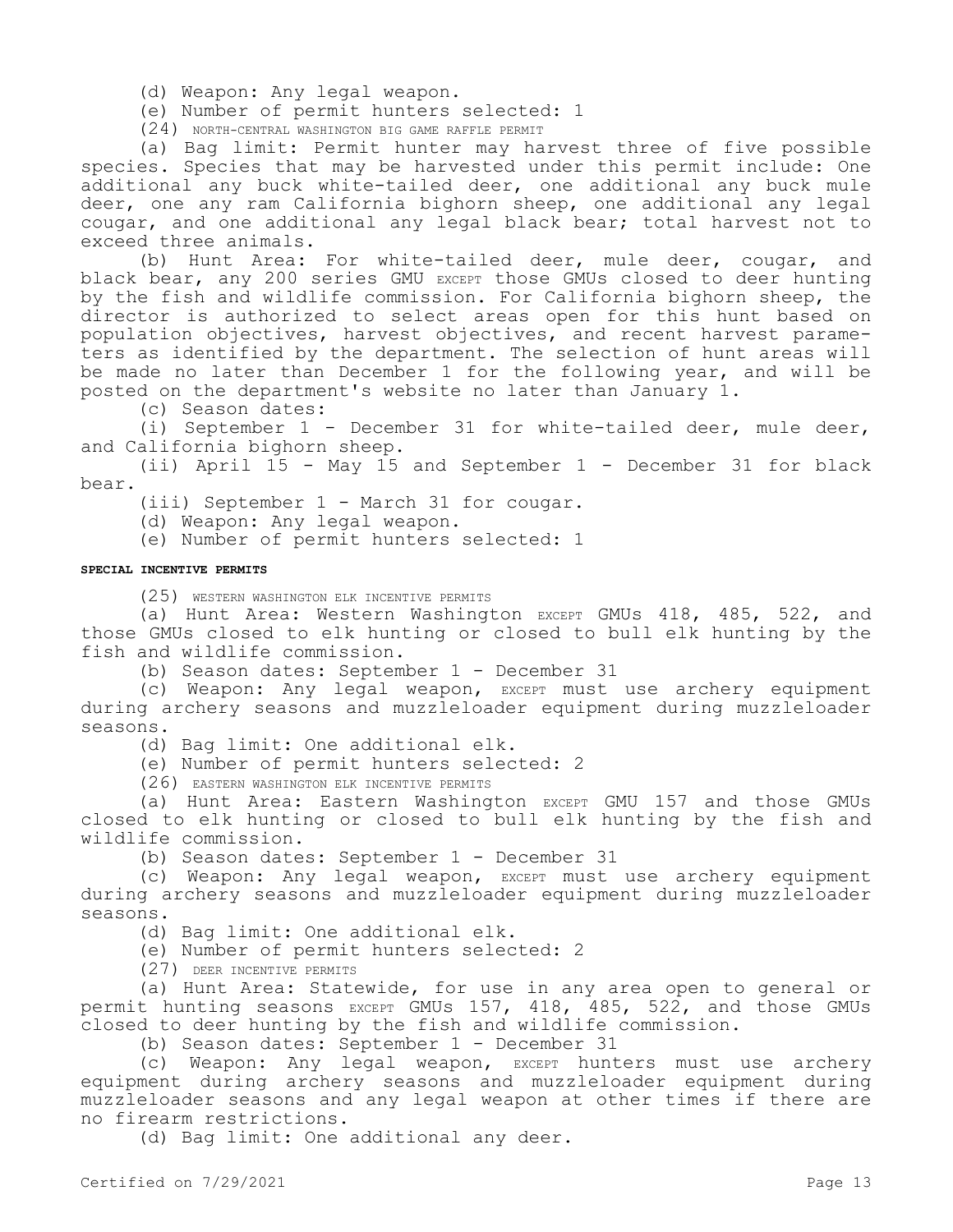(e) Number of permit hunters selected: 5

#### **PERMIT ISSUANCE PROCEDURE**

(28) Auction permits: The director will select a conservation organization(s) to conduct annual auction(s). Selection of the conservation organizations will be based on criteria adopted by the Washington department of fish and wildlife. Big game and wild turkey auctions shall be conducted consistent with WAC 220-412-060.

(29) Raffle permits: Raffle permits will be issued to individuals selected through a Washington department of fish and wildlife drawing or the director may select a conservation organization(s) to conduct annual raffles. Selection of a conservation organization will be based on criteria adopted by the Washington department of fish and wildlife. Big game and wild turkey raffles shall be conducted consistent with WAC 220-412-040.

(30) Special incentive permits: Hunters will be entered into a drawing for special deer and elk incentive permits for prompt reporting of hunting activity in compliance with WAC 220-413-100.

(31) For permit hunts where the permittee may harvest multiple species, the permittee must select the species he/she wants to hunt within fourteen days of notification of being selected.

#### **QUALIFICATIONS FOR PARTICIPATION AND REQUIREMENTS:**

(32) Permittees shall contact the appropriate regional office of the department of fish and wildlife when entering the designated hunt area or entering the region to hunt outside the general season.

(33) The permittee may be accompanied by others; however, only the permittee is allowed to carry a legal weapon or harvest an animal.

(34) Any attempt by members of the permittee's party to herd or drive wildlife is prohibited.

(35) If requested by the department, the permittee is required to direct department officials to the site of the kill.

(36) The permit is valid during the hunting season dates for the year issued.

(37) The permittee will present the head and carcass of the bighorn sheep killed to any department office within ten days of date of kill.

(38) The permittee must abide by all local, state, and federal regulations including firearm restriction areas and area closures.

(39) Hunters awarded the special incentive permit will be required to send the appropriate license fee to the department of fish and wildlife headquarters in Olympia. The department will issue the license and transport tag and send it to the special incentive permit winner.

[Statutory Authority: RCW 77.04.012, 77.04.055, 77.12.047, and 77.12.240. WSR 21-14-022 (Order 21-61), § 220-412-070, filed 6/28/21, effective 7/29/21; WSR 20-12-080 (Order 20-76), § 220-412-070, filed  $6/1/20$ , effective  $7/2/20$ . Statutory Authority: RCW  $77.04.090$ , 77.04.130, 77.15.568, 77.08.010, 77.65.510, 77.65.515, and 77.65.520. WSR 19-10-011 (Order 19-79), § 220-412-070, filed 4/19/19, effective 5/20/19. Statutory Authority: RCW 77.04.012, 77.04.013, 77.04.020, 77.04.055, 77.12.020, 77.12.040, 77.12.047, 77.12.150, 77.12.210,<br>77.12.240, 77.12.320, 77.12.570, 77.12.800, 77.15.245, 77.32.007, 77.12.240, 77.12.320, 77.12.570, 77.12.800, 77.15.245, 77.32.007, 77.32.050, 77.32.070, 77.32.090, 77.32.370, and 77.32.530. WSR 18-11-061 (Order 18-76), § 220-412-070, filed 5/11/18, effective 6/11/18. Statutory Authority: RCW 77.04.012, 77.12.240, 77.04.055,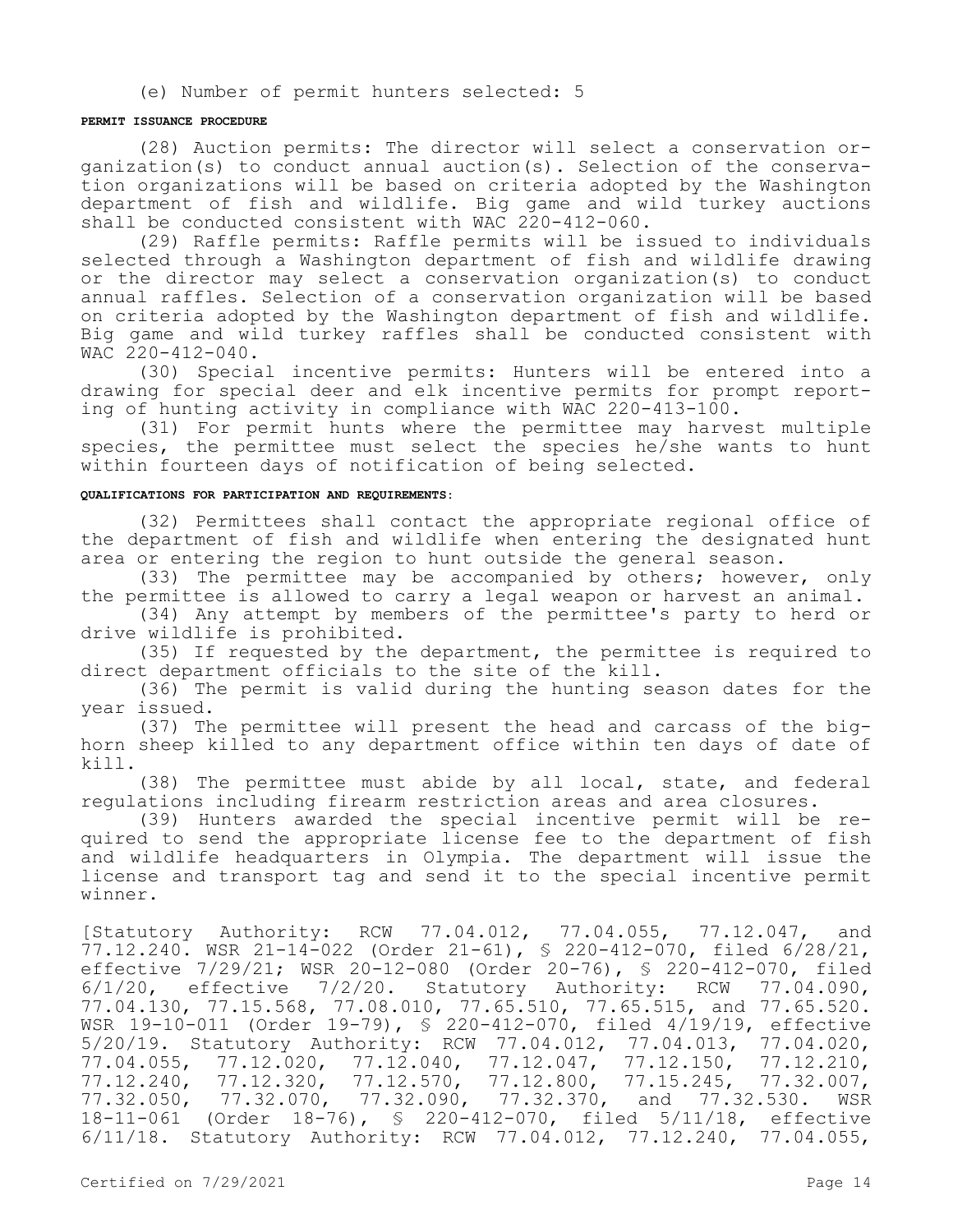77.12.047, 77.12.150, 77.32.090, and 77.32.530. WSR 17-17-088, § 220-412-070, filed 8/17/17, effective 9/17/17. Statutory Authority: RCW 77.04.012, 77.04.020, 77.04.055, 77.12.047, 77.12.150, 77.12.240, 77.12.800, 77.32.090. WSR 17-10-076 (Order 17-10), amended and recodified as § 220-412-070, filed 5/3/17, effective 6/3/17. Statutory Authority: RCW 77.04.012, 77.04.020, 77.04.055, 77.12.047, 77.12.150, 77.12.240, 77.12.800, 77.32.090, and 77.32.155. WSR 16-12-087, § 232-28-283, filed 5/31/16, effective 7/1/16. Statutory Authority: RCW<br>77.04.012, 77.04.055, 77.12.047, 77.12.150, and 77.12.240. WSR 77.04.012, 77.04.055, 77.12.047, 77.12.150, and 77.12.240. 15-10-048 (Order 15-101), § 232-28-283, filed 4/29/15, effective 15-10-046 (Older 15-101), 3 252 20 205, 1110, 1, 2, 2, 2, 2, 32.070.<br>5/30/15. Statutory Authority: RCW 77.12.047, 77.12.240, and 77.32.070. WSR 14-10-019 (Order 14-95), § 232-28-283, filed 4/25/14, effective 5/26/14. Statutory Authority: RCW 77.04.012, 77.04.055, 77.12.047, 77.12.150, and 77.32.530. WSR 12-22-045 (Order 12-257), § 232-28-283, filed 11/2/12, effective 12/3/12. Statutory Authority: RCW 77.12.047, 77.12.020, 77.12.570, 77.12.210, 77.12.150, and 77.12.240. WSR 10-03-041 (Order 10-10), § 232-28-283, filed 1/13/10, effective 2/13/10.]

**WAC 220-412-080 Special hunting season permits.** The commission may establish special hunting seasons and may set the conditions for each category and hunt.

(1) Deer, elk, cougar, or black bear special hunting season permit applications:

(a) To apply for special hunting season permits for all categories of deer, elk, cougar, or black bear, applicants must have a valid Washington big game hunting license and a valid transport tag for the appropriate species. To apply for a particular hunt, each applicant for deer or elk must have the proper transport tag as identified in the special deer or elk permit regulations.

(b) Multiple season deer and elk permit applications may be purchased without additional licenses or tags. Persons who are successfully drawn must purchase a multiple season permit for deer or elk and may also apply for archery, muzzleloader, or modern firearm special hunting season permits for the species drawn.

(2) Mountain goat, moose, and bighorn sheep special hunting season permit applications:

(a) Persons who have previously harvested a mountain goat, bighorn sheep ram, an antlered bull moose taken under an "any antlered bull moose" permit, or any moose (whether antlered or not) taken under an "any moose" permit in Washington are ineligible for a special hunting season permit for that category. This lifetime harvest restriction does not apply to mountain goat conflict reduction hunts, individuals who harvested a mountain goat before 1999, raffle or auction hunt authorizations, ewe-only bighorn sheep hunts, or antlerless-only moose hunts.

(b) Applicants for all mountain goat, moose, and/or bighorn sheep special hunting season permits must have either successfully completed hunter education prior to submitting an application, or have a birth date prior to January 1, 1972.

(c) Successful applicants under this section must purchase the appropriate hunting license by the deadline established by the department (a minimum of 15 days). Failure to purchase forfeits the permit to an alternate applicant.

(3) Wild turkey special hunting season permit applications: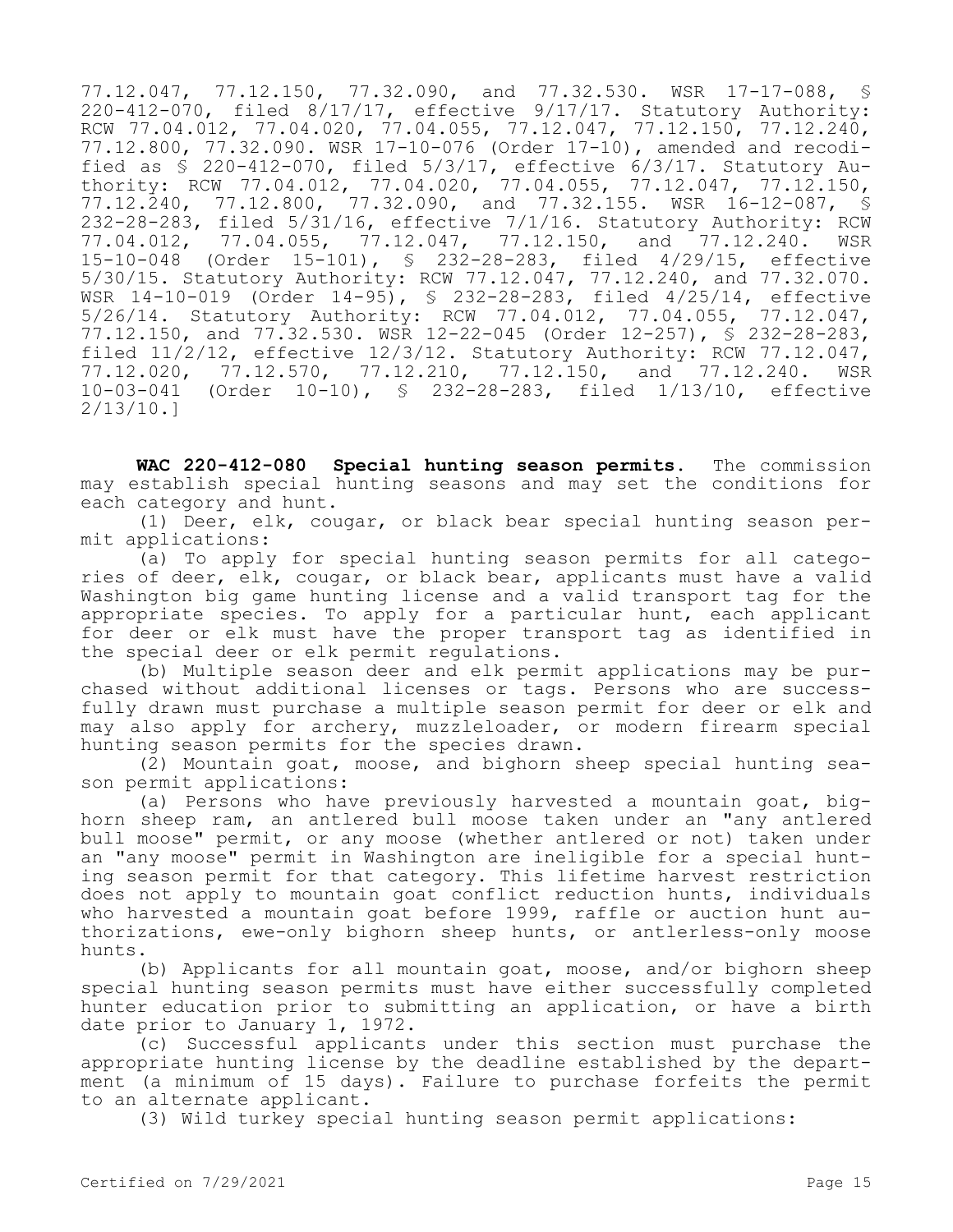(a) To apply for wild turkey special hunting season permits, each applicant must have a valid small game hunting license.

(b) Fall wild turkey special hunting season permit holders must have a valid turkey transport tag in possession to hunt turkeys in fall special hunting seasons.

(4) Special hunting season permit applications:

(a) Maximum group sizes are determined for each category. If a group application is drawn, all hunters in the group will receive a special hunting season permit and each hunter in the group can take an animal. If the number of permits available in a hunt category is less than the maximum group size, then the maximum group size is equal to the number of permits.

(i) Maximum group size for deer categories is 8.

(ii) Maximum group size for elk categories is 8.

(iii) Maximum group size for bear categories is 2.

(iv) Maximum group size for cougar categories is 2.

(v) Maximum group size for mountain goat categories is 2.

(vi) Maximum group size for bighorn sheep categories is 2.

(vii) Maximum group size for fall turkey categories is 4.

(viii) Maximum group size for moose categories is 2.

(ix) Maximum group size for multiple season deer is 2.

(x) Maximum group size for multiple season elk is 2.

(b) An applicant may purchase only one application for a special hunting season permit for each category.

(c) Permit applications will allow four choices for all categories except the quality category for deer and elk will allow two choices.

(d) Permits will be drawn by computer selection using a weighted point selection system.

(i) Applicants will receive one point for each application category purchased.

(ii) Once drawn for a permit, the applicant's points will be reduced to zero in that category. Applicants who are drawn for a damage hunt administered by a WDFW designated hunt coordinator and not given a chance to participate shall get their points restored. Those that decline to participate for any reason are not eligible for point restoration.

(iii) An applicant's accumulated point totals, immediately prior to sales of the 2010 permit applications, will be replicated across all categories for that species. The point replication will only occur in 2010, during the transition from single species categories to multiple categories of the same species. Applicants for any new category added in the future will begin with the point awarded at the time of the initial application purchase.

(iv) Applicants for the "any antlered bull moose" category (established in 2018) will be credited with any points previously accumulated under the "any moose" category.

(e) Incomplete, ineligible, or inaccurate applications will not be accepted or entered into the drawing.

(f) Permits will be voided if the applicant is found to be ineligible or to have provided an application based on inaccurate information.

(g) The purchase of an application will result in one accrued point for the category purchased.

(h) If for any reason a successful applicant chooses not to participate in the hunt, they are eligible for point restoration. The successful applicant seeking point restoration must return the special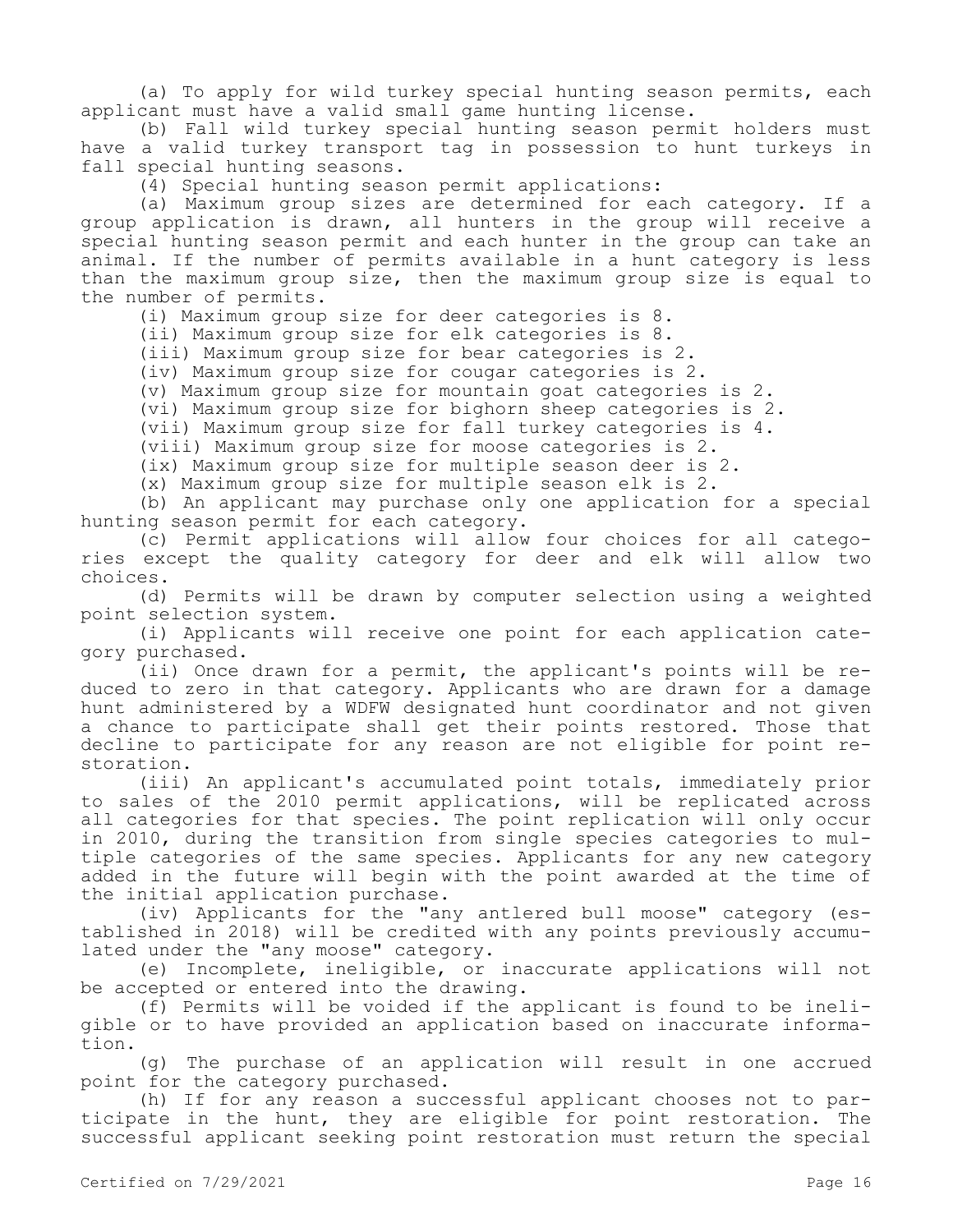hunting season permit to the department of fish and wildlife Olympia headquarters two weeks before the opening day of the special hunting season so it can be reissued. The applicant's points will be restored to the level prior to the permit drawing.

(i) Anyone may apply for a special hunting season permit for deer, elk, bear, cougar, and wild turkey.

(5) In addition to requirements for special hunting season permit applications, following are application requirements for:

(a) Special hunting seasons for persons of disability: Only applicants with a Washington disabled hunter permit are eligible to apply for any special hunting season permits for persons of disability.

(b) Special hunting seasons for youth: Only persons who are eligible to lawfully purchase a youth special hunt application are eligible to apply for special hunting season permits for youth.

(c) Special hunting seasons for hunters age 65 and older: Only applicants sixty-five years of age or older on or before March 31 of the current license year will be eligible to apply for special hunting season permits for hunters age 65 and older.

(d) Special hunting seasons for master hunter program graduates: Only persons who hold a valid certificate from the Washington department of fish and wildlife's master hunter program are eligible to apply for special hunting season permits for master hunters.

(6) Citizen reward for reporting violations - Bonus points: A person who provides information which contributes substantially to the arrest of another person for illegally hunting or killing big game or an endangered species as defined by Title 77 RCW is eligible to receive ten bonus points toward the special hunting permit drawing for one application category of deer or elk special hunting season permits.

(a) Only ten bonus points can be awarded for providing information for each person charged regardless of the number of violations involved.

(b) Selection of bonus points is in lieu of application for a cash award.

[Statutory Authority: RCW 77.04.012, 77.04.055, 77.12.047, and  $77.12.240$ . WSR 21-14-022 (Order 21-61), § 220-412-080, filed 6/28/21, effective 7/29/21. Statutory Authority: RCW 77.04.012, 77.04.013, 77.04.020, 77.04.055, 77.12.020, 77.12.040, 77.12.047, 77.12.150, 77.12.210, 77.12.240, 77.12.320, 77.12.570, 77.12.800, 77.15.245, 77.32.007, 77.32.050, 77.32.070, 77.32.090, 77.32.370, and 77.32.530. WSR 18-11-061 (Order 18-76), § 220-412-080, filed 5/11/18, effective 6/11/18. Statutory Authority: RCW 77.04.012, 77.04.020, 77.04.055, 77.12.047, 77.12.150, 77.12.240, 77.12.800, 77.32.090. WSR 17-10-076 (Order 17-10), amended and recodified as § 220-412-080, filed 5/3/17, effective 6/3/17. Statutory Authority: RCW 77.12.047, 77.12.020, 77.12.570, 77.12.210, 77.12.150, 77.12.240, 77.32.070, 77.32.530. WSR 10-10-061 (Order 10-94), § 232-28-291, filed 4/30/10, effective 5/31/10. Statutory Authority: RCW 77.12.047, 77.12.020, 77.12.570, 77.12.210, 77.12.150, 77.12.240. WSR 09-09-083 (Order 09-53), § 232-28-291, filed 4/15/09, effective 5/16/09. Statutory Authority: RCW 77.12.047, 77.12.020, 77.12.570, 77.12.210. WSR 08-09-090 (Order 08-78), § 232-28-291, filed 4/18/08, effective 5/19/08. Statutory Authority: RCW 77.12.047. WSR 06-11-032 (Order 06-92), § 232-28-291, filed 5/8/06, effective 6/8/06; WSR 05-02-046 (Order 04-327), § 232-28-291, filed 1/3/05, effective 2/3/05; WSR 03-16-087 (Order 03-175), § 232-28-291, filed 8/5/03, effective 9/5/03; WSR 03-13-047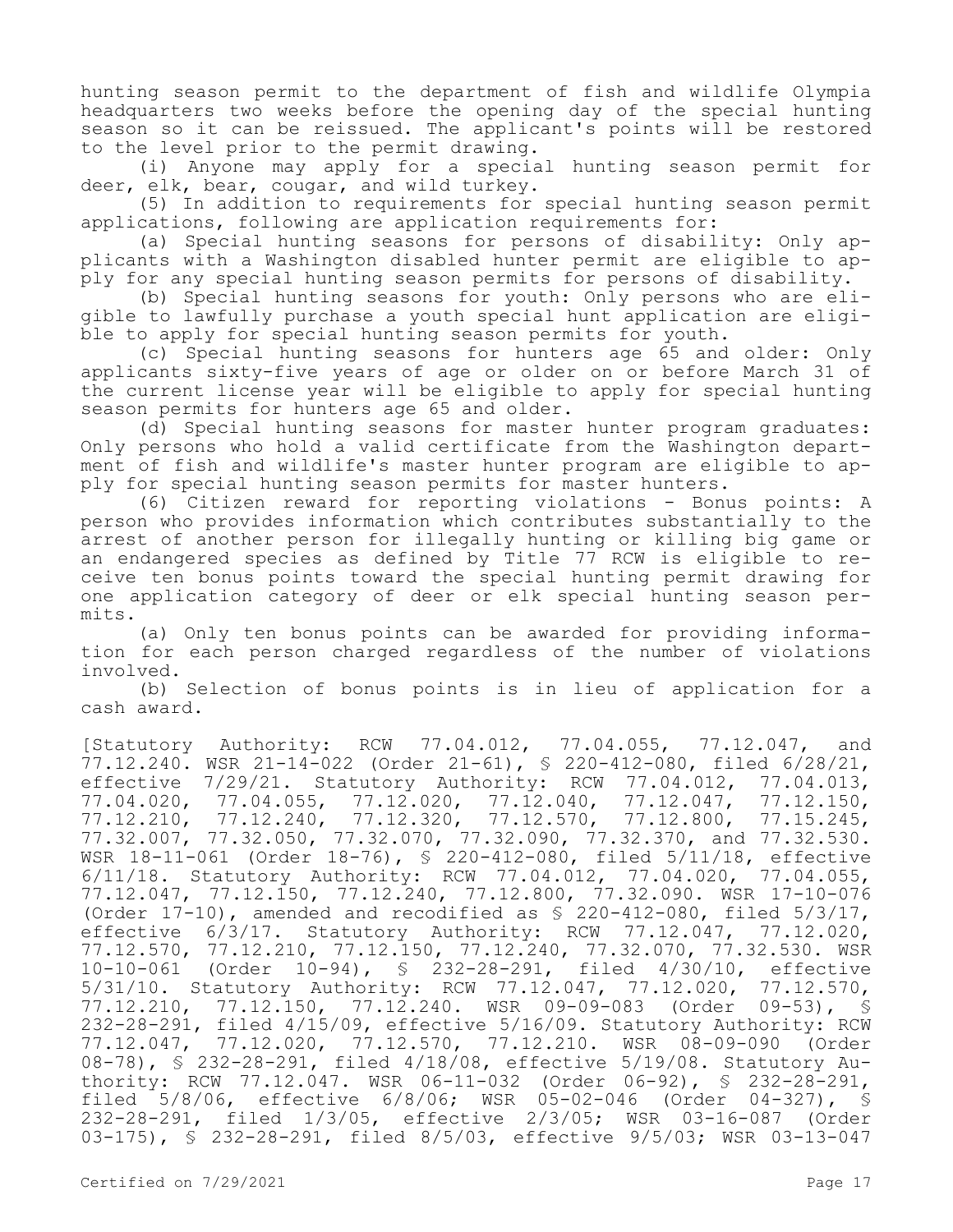(Order 03-129), § 232-28-291, filed 6/12/03, effective 7/13/03; WSR 03-02-005 (Order 02-301), § 232-28-291, filed 12/20/02, effective 1/20/03. Statutory Authority: RCW 77.12.040, 77.12.020, 77.32.070, 77.32.530. WSR 01-10-048 (Order 01-69), § 232-28-291, filed 4/26/01, effective 5/27/01.]

**WAC 220-412-090 Multi-season deer and elk tags.** Multi-season deer and elk tags allow hunters who draw and purchase those tags to hunt during more than one general season.

The department will conduct an annual drawing for multi-season tags.

(1) Multi-season deer and elk tags:

(a) To apply for multi-season deer and elk tags, applicants must purchase a multi-season application for deer and/or elk.

(b) The department will not refund or exchange applications for multi-season deer and elk after they submit the application.

(c) An applicant may purchase only one application for a multiseason tag for each species.

(d) Applicants will be randomly drawn by computer selection.

(e) Incomplete applications will not be accepted.

(f) Multi-season deer and elk drawings will be held in April.

(2) Multi-season tags:

(a) Hunters who are drawn will be required to purchase their multi-season tag by July 31.

(b) Multi-season tags are not transferable.

(c) Multi-season tags not purchased by successful applicants prior to August 1 may be made available for purchase to nonsuccessful applicants at the discretion of the department.

(3) Multi-season tag holders are required to follow all rules and restrictions, including bag limits, for general season hunters, for the species, within the game management unit or area hunted.

| Number of<br><b>Tags</b>      | <b>Dates</b>                                                                                                    | <b>Game Management</b><br>Units (GMUs)                                                                        | Legal Animal                                                                             | <b>Eligible Hunters</b>                                                                                                 |
|-------------------------------|-----------------------------------------------------------------------------------------------------------------|---------------------------------------------------------------------------------------------------------------|------------------------------------------------------------------------------------------|-------------------------------------------------------------------------------------------------------------------------|
| <b>Multi-season Deer Tags</b> |                                                                                                                 |                                                                                                               |                                                                                          |                                                                                                                         |
| 8500                          | Sept. 1 - December 31<br>within general seasons<br>and regulations<br>established by the<br>commission for deer | Statewide in those<br>GMUs with general<br>seasons for archery,<br>muzzleloader, or<br>modern firearm hunters | Any legal deer<br>consistent with the<br>game management<br>unit or area<br>restrictions | Any licensed deer hunter                                                                                                |
| 50                            | Sept. 1 - December 31<br>within general seasons<br>and regulations<br>established by the<br>commission for deer | Statewide in those<br>GMUs with general<br>seasons for archery,<br>muzzleloader, or<br>modern firearm hunters | Any legal deer<br>consistent with the<br>game management<br>unit or area<br>restrictions | Hunter education<br>instructors meeting<br>qualifications and<br>selection criteria<br>established by the<br>department |
| <b>Multi-season Elk Tags</b>  |                                                                                                                 |                                                                                                               |                                                                                          |                                                                                                                         |
| 1000                          | Sept. 1 - December 31<br>within general seasons<br>and regulations<br>established by the<br>commission for elk  | Statewide in those<br>GMUs with general<br>seasons for archery,<br>muzzleloader, or<br>modern firearm hunters | Any legal elk<br>consistent with the<br>game management<br>unit or area<br>restrictions  | Any licensed elk hunter                                                                                                 |
| 25                            | Sept. 1 - December 31<br>within general seasons<br>and regulations<br>established by the<br>commission for elk  | Statewide in those<br>GMUs with general<br>seasons for archery,<br>muzzleloader, or<br>modern firearm hunters | Any legal elk<br>consistent with the<br>game management<br>unit or area<br>restrictions  | Hunter education<br>instructors meeting<br>qualifications and<br>selection criteria<br>established by the<br>department |

**Number of**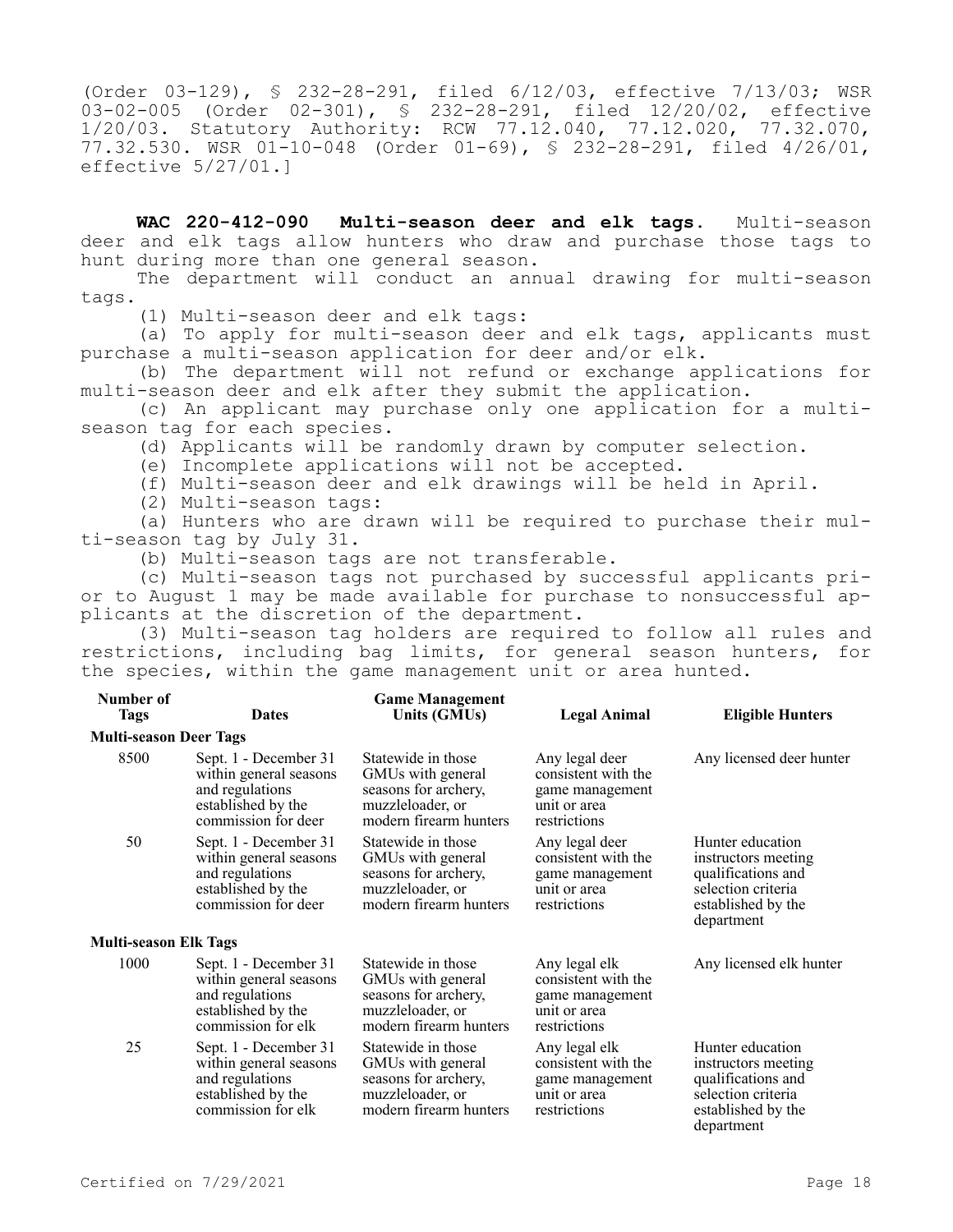[Statutory Authority: RCW 77.04.012, 77.04.055, 77.12.047, and 77.12.240. WSR 20-12-080 (Order 20-76), § 220-412-090, filed 6/1/20, effective 7/2/20. Statutory Authority: RCW 77.04.012, 77.04.013, 77.04.020, 77.04.055, and 77.12.047. WSR 17-05-112 (Order 17-04), recodified as § 220-412-090, filed 2/15/17, effective 3/18/17. Statutory Authority: RCW 77.04.012, 77.04.055, 77.12.047, 77.12.150, and 77.12.240. WSR 15-10-061 (Order 15-100), § 232-28-294, filed 5/1/15, effective 6/1/15. Statutory Authority: RCW 77.12.047, 77.32.450, and 77.32.370. WSR 12-06-008 (Order 12-21), § 232-28-294, filed 2/24/12, effective 3/26/12. Statutory Authority: RCW 77.12.047, 77.32.450, and 77.32.370. WSR 11-01-041 (Order 10-313), § 232-28-294, filed 12/6/10, effective 1/6/11. Statutory Authority: RCW 77.12.047, 77.12.020, 77.12.570, 77.12.210, 77.12.150, 77.12.240. WSR 09-09-083 (Order 09-53), § 232-28-294, filed 4/15/09, effective 5/16/09. Statutory Authority: RCW 77.12.047, 77.12.020. WSR 08-01-052 (Order 07-292), § 232-28-294, filed 12/13/07, effective 1/13/08; WSR 06-04-066 (Order 06-09), § 232-28-294, filed 1/30/06, effective 3/2/06.]

**WAC 220-412-100 Landowner hunting permits.** (1) A landowner may enter into a contract with the department and establish boundaries and other requirements for hunter access consistent with commission policy.

(2) It is unlawful to participate in a landowner hunting permit (LHP) hunt without a landowner LHP permit from the landowner **or** a public LHP permit from the department for the species covered under the landowner's contract and possess an unfilled tag for said species. A violation of this section is punishable under RCW 77.15.410.

#### (3) **Acceptance Guidelines**

(a) LHP contracts must provide one or both of the hunting opportunities listed below for the public via landowner permits and public permits:

• Hunting opportunity that otherwise would not exist.

• Hunting opportunity that helps resolve chronic crop damage problems that have been documented by WDFW.

(b) WDFW may deny LHP applications that do not provide substantial public access benefit beyond the allotted WDFW public permit opportunity.

• For the purposes of this program, "substantial public benefit" will be defined as access for the general public to the property outside of the designated LHP permit season, for any of the following activities: General season or special permit hunting access for deer, elk, bear, cougar, sheep, goat, moose, upland game birds, turkey, waterfowl, dove or other nonhunting activities such as wildlife viewing or fishing. At a minimum, the LHP property should attempt to allow access for at least two types of recreational opportunity outside of the designated LHP permit seasons for deer and elk. Each LHP agreement must demonstrate a substantial public benefit to the citizens of the state and the wildlife resources of the area. For further information regarding public benefit, please refer to the standard operating procedure.

(c) Lands in a single LHP must have a minimum huntable acreage of 1,000 acres.

• Lands that are contiguous can span GMU boundaries.

• Lands that are not contiguous have to reside within the same GMU.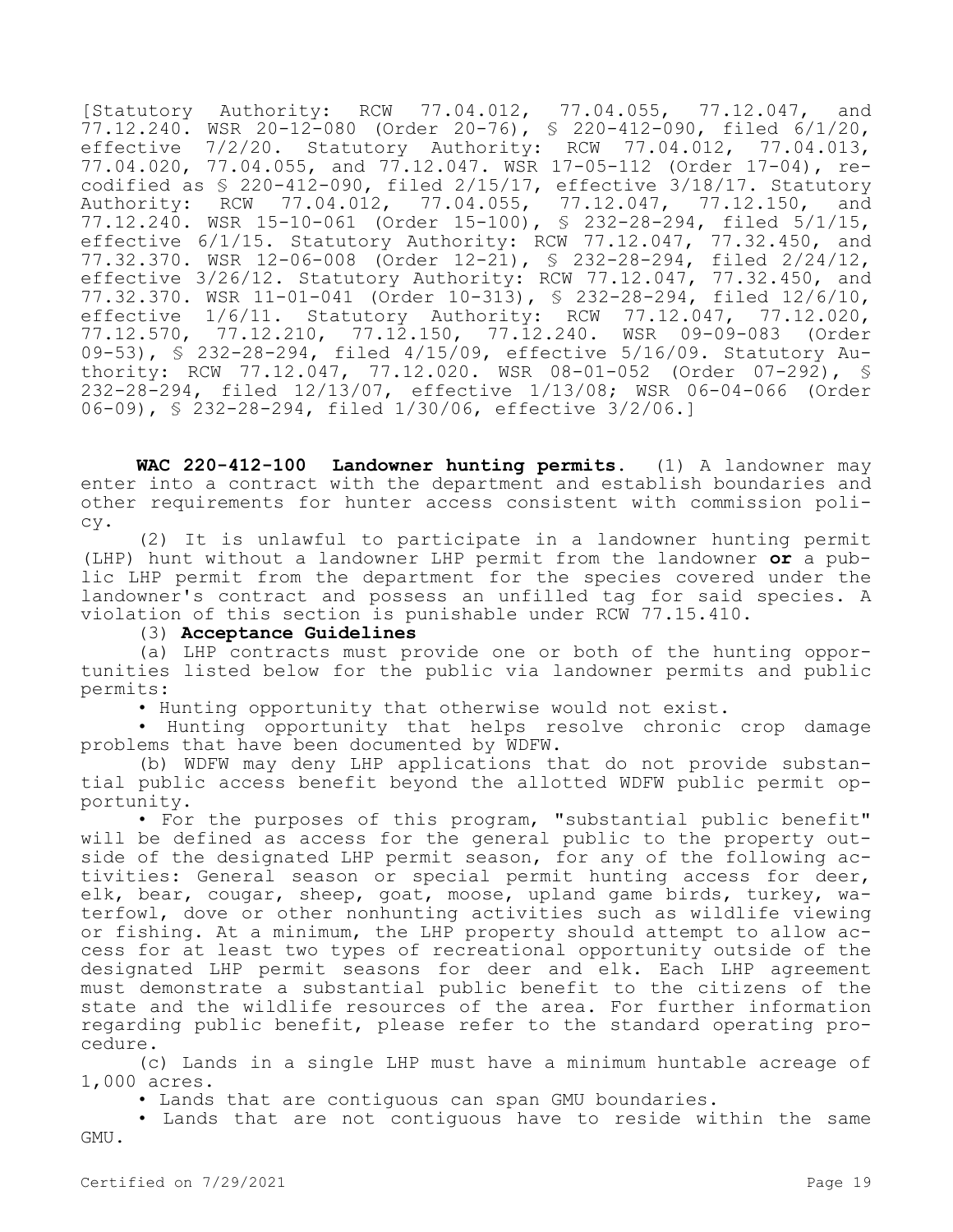(d) Only 2 LHP contracts will be active at the same time in each WDFW district (Appendix B). If an LHP crosses district boundaries, the LHP will be considered to be in the district containing the majority of the land and/or hunting opportunity.

(e) WDFW will prioritize LHP applications that score the highest using the scoring matrix (Criteria - Appendix D in the standard operating procedure). In addition to LHP hunts, "no-fee" general public access opportunity is strongly encouraged (e.g., general deer, elk, turkey, upland hunting, or other opportunities as stated in (b) of this subsection). Special accommodations for hunters with disabilities, youth, seniors, and designated master hunters are also strongly encouraged, as well as "no-fee" access for special permit holders (e.g., elk, bear, moose and bighorn sheep).

(f) To ensure predictability for landowners, hunters, and WDFW, all landowners who enter into an LHP contract in April are required to abide by the conditions of the LHP contract for the term of the contract. Any changes in property ownership, total acreage or management practices on the land(s) enrolled in the LHP will require an amendment to the contract. WDFW reserves the right to alter conditions to the contract if an amendment is required. It is the responsibility of the landowner to inform the proper WDFW regional staff of any changes. Not providing accurate information may result in the termination of the contract.

(g) Landowners may only be involved in one LHP statewide.

(4) **Program Guidelines**

(a) Policy C-6002 divides hunting on LHP cooperator lands into public and landowner permit opportunities. Public opportunity is defined as permits that are drawn through the WDFW permit drawing system or are drawn through a public raffle. Landowner opportunity is defined as those permits allocated to and distributed by the LHP cooperator(s).

(b) No LHP permits for elk will be issued in those GMUs where branch-antlered bull elk hunting is by quality or bull elk special permits only.

(c) No LHP permits for deer will be issued in those GMUs where antlered deer hunting is by quality or buck deer special permits only.

(d) Landowners may sell access associated with landowner LHP permits, but then may be required to waive the right to claims for wildlife damage. Selling access may also affect landowner liability as described in RCW 4.24.200 and 4.24.210. It is the responsibility of the landowner to ensure they are protected against liability claims.

(e) WDFW will draw permits for public hunting opportunity through the licensing permit drawing system or through a public raffle. Public raffles must be conducted according to state laws and regulations including, but not limited to, WAC 220-412-050 and as outlined in the commission policy C-6002.

(f) Access to LHP property and associated hunting will be free of charge for individuals who draw a public LHP permit. Hunting opportunity (i.e., location, length of time, season of the hunt and hunting area) must be equivalent for public permit holders and landowner permit holders. Landowners not meeting this requirement will have their LHP contract voided. Landowners in an LHP may be required to provide evidence verifying equitability between both the public and landowner permits.

(g) Lands in an LHP contract will be identified on the WDFW website, along with other private and public hunting lands. The cooperator or WDFW may create additional detailed maps to better inform the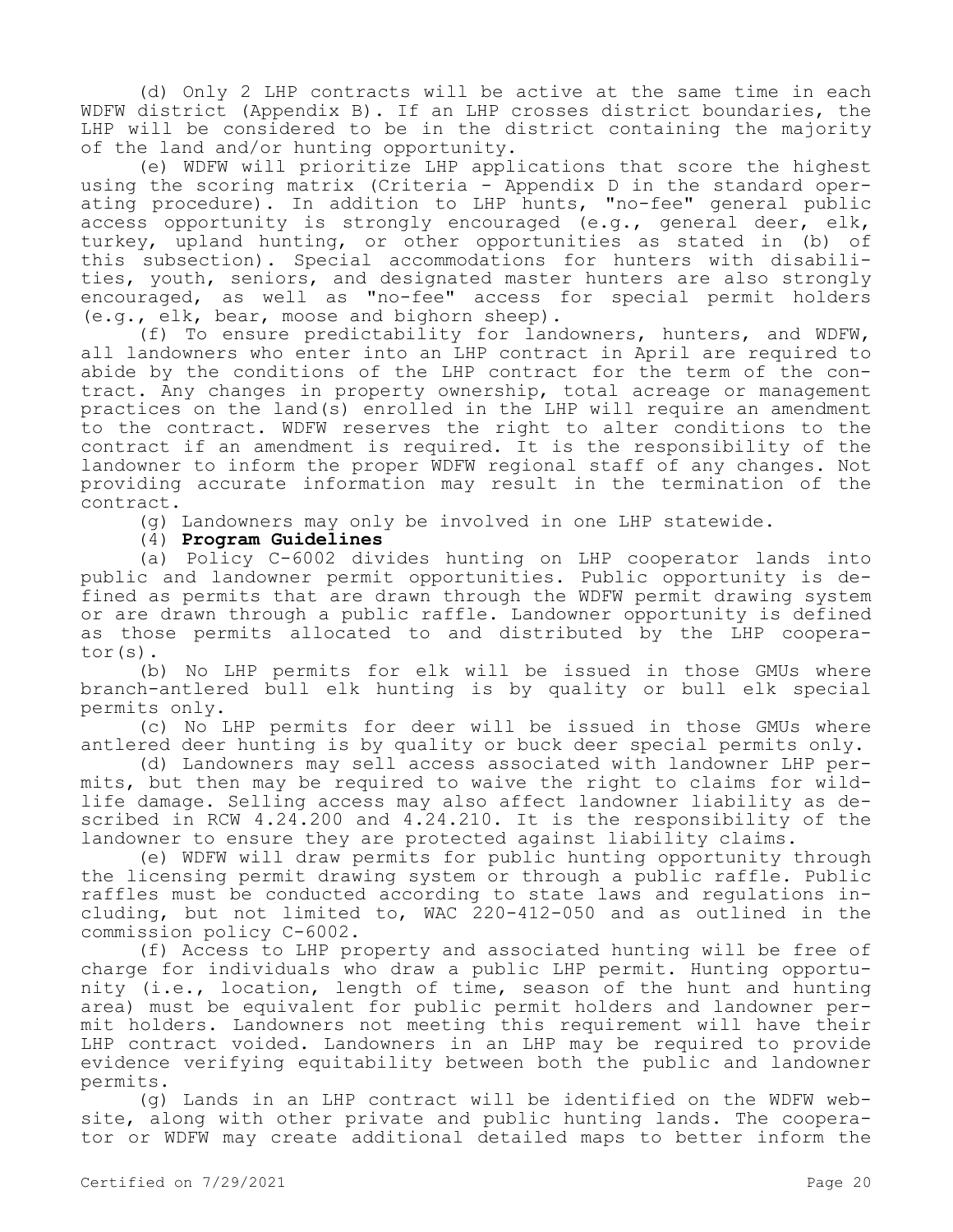public. Any additional maps or materials may also be posted on the WDFW website.

(h) LHP boundaries will be posted with WDFW approved signs in accordance with boundary posting requirements section of the standard operating procedure.

(i) LHP properties may not have fences that alter or prevent the natural movement of wildlife.

(j) All LHP permits are only valid within the identified LHP property boundaries. Any wildlife harvested outside the boundaries of the LHP using an LHP permit will be considered a "closed season" violation. LHP permits are not valid on private or public in-holdings that are not included in the LHP contract.

(k) Any cost to implement the program, other than costs typically covered by WDFW (e.g., WDFW staff time and LHP signage), will be the responsibility of the landowner.

(l) Damage prevention permits authorized under WAC 220-440-060 will be issued to LHP cooperators only if WDFW deems it necessary to control damage.

(m) All LHP contracts will be tied to the three-year season setting cycle.

(n) LHP permits will be allocated annually. WDFW regional staff will provide permit recommendations to the private lands section manager by November of each year.

(o) A cooperator who does not comply with their LHP contract may have their contract voided by the department. If their contract is voided, they will not be able to reapply until the next application cycle and forfeit any remaining permits to WDFW. If a contract is voided, the LHP property may be enrolled in another WDFW access program without having to wait until the next LHP application cycle.

(p) WDFW at its discretion may deny any LHP application for biological or social reasons.

(q) LHPs shall not be authorized in areas where other access opportunities may be jeopardized.

(r) Due to the limited availability of habitat funding, LHP properties will not be prioritized for any funding available to the private lands access program for the purposes of habitat enhancement, restoration or other habitat related activities. This does not include federal programs, where WDFW staff provide technical assistance.

Annual reports (Appendix C) will be required for all LHP properties. The annual report form will be mailed to the landowners with their LHP permits each year. Reports are due back to the private lands section manager no later than May 1st of the following year. Failing to mail/send completed annual reports may result in a delay in issuing permits the following hunting season. Chronic failure to submit reports will lead to voiding of the LHP contract.

(5)(a) **Buckrun**

(i) Buckrun is located in Grant County, near the town of Wilson Creek.

(ii) Hunting on Buckrun is managed for a quality experience by scheduling hunt dates and keeping the number of hunters in the field low. Hunters with limited flexibility for hunt dates may experience scheduling problems. Hunters can generally expect one-day hunts during the permit seasons with written authorization from the Buckrun manager. All hunters must check in and out with the landowner or their designee on hunt day. Hunts are scheduled on a first-come basis by calling 509-345-2577 in advance.

(b) **Buckrun landowner hunting permits**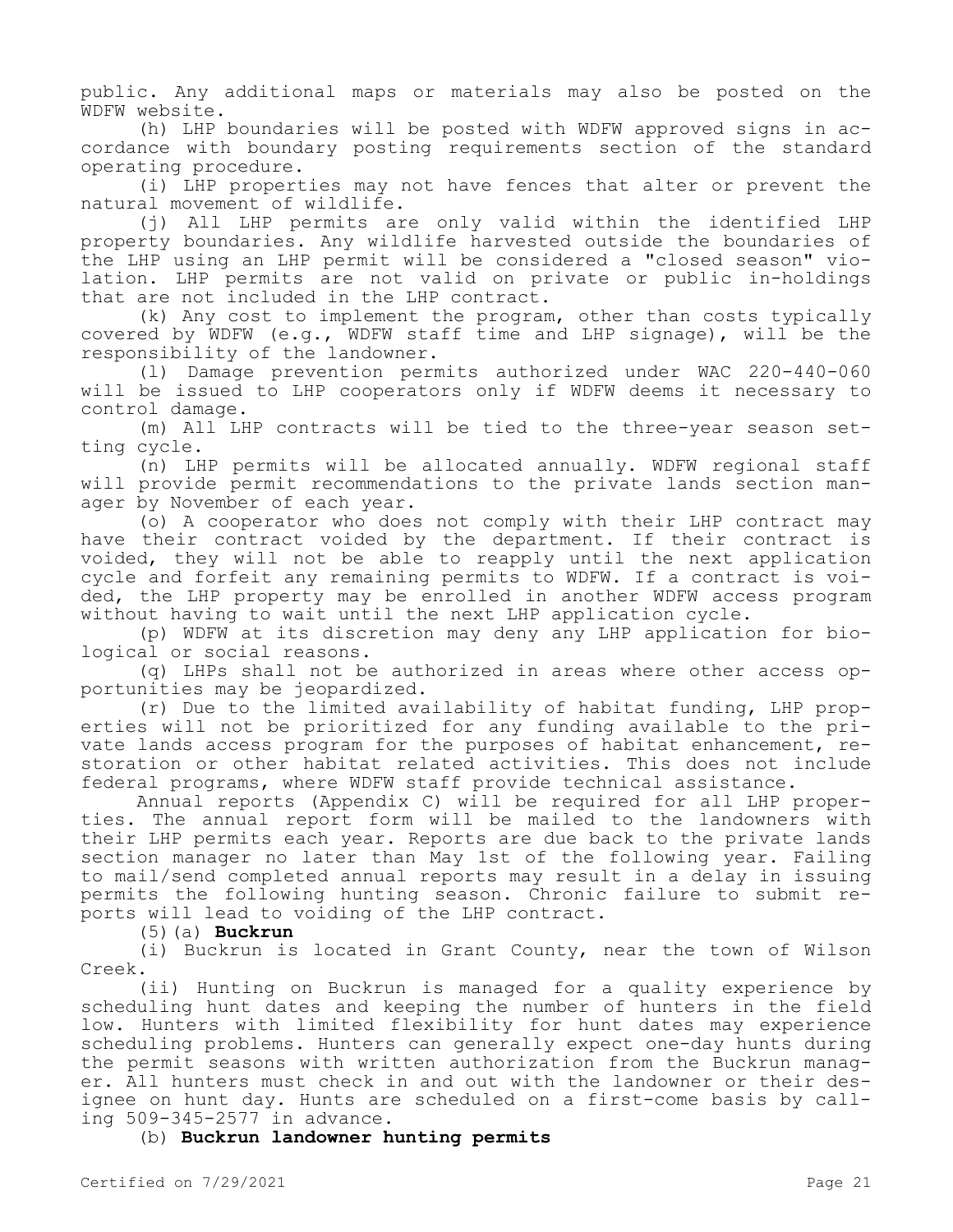(i) Buckrun's manager will distribute Buckrun's landowner hunting permits. Buckrun may charge an access fee for these permits, but not for winning raffle permits. Only hunters possessing a modern firearm deer tag are eligible for permits on Buckrun's properties. Contact the manager at 509-345-2577 for additional information.

#### (ii) **Deer Seasons for the landowner portion of LHP permits:**

| <b>Hunt Name</b> | Ouota | <b>Access Season</b> | <b>Special Restrictions</b>                      | <b>Boundary Description</b> |
|------------------|-------|----------------------|--------------------------------------------------|-----------------------------|
| <b>Buckrun</b>   | 10    | Sept. 1 - Dec. 31    | Antlerless Mule Deer or<br>any White-tailed Deer | Buckrun                     |
| <b>Buckrun</b>   | 30    | Sept. 1 - Dec. 31    | Any deer                                         | Buckrun                     |
| Buckrun Raffle   | 10    | Oct. 25 - Dec. 31    | Any deer                                         | Buckrun                     |

#### (c) **Buckrun public hunting permits**

(i) Hunters must apply to the Washington department of fish and wildlife for Buckrun's special hunting permits. Only hunters possessing a modern firearm deer tag are eligible for these special permits. All hunters must check in and out with the landowner or their designee. Hunts must be scheduled in advance by calling 509-345-2577.

# (ii) **Deer Seasons for the public portion of the LHP permits:**

| <b>Hunt Name</b> | Permit<br>Number | <b>Permit Season</b> | <b>Special Restrictions</b> | <b>Boundary Description</b> |
|------------------|------------------|----------------------|-----------------------------|-----------------------------|
| Buckrun          |                  | Sept. 1 - Dec. 31    | Antlerless                  | Buckrun                     |

#### (6)(a) **Silver Dollar Association**

The Silver Dollar Association is located in Yakima and Benton counties, on the western edge of the Hanford Reservation.

## (b) **Silver Dollar Association landowner hunting permits**

(i) The Silver Dollar Association's manager will distribute the association's landowner hunting permits. The association may charge an access fee for these permits.

### (ii) **Elk Seasons for the landowner portion of the LHP permits:**

| <b>Hunt Name</b> | Duota. | <b>Access Season</b> | <b>Special Restrictions</b> | <b>Boundary Description</b> |
|------------------|--------|----------------------|-----------------------------|-----------------------------|
| Silver Dollar    |        | Aug. 1 - March 31    | Any Elk                     | Silver Dollar               |
| Silver Dollar    |        | Aug. 1 - March 31    | Antlerless                  | Silver Dollar               |

#### (c) **Silver Dollar Association public hunting permits**

(i) Hunters must apply to the department for the Silver Dollar Association's special hunting permits.

## (ii) **Elk Seasons for the public portion of the LHP permits:**

| <b>Hunt Name</b>                | Permit<br><b>Number</b> | Weapon/Tag | <b>Permit Season</b> | <b>Special</b><br><b>Restrictions</b>                 | <b>Boundary</b><br><b>Description</b> |
|---------------------------------|-------------------------|------------|----------------------|-------------------------------------------------------|---------------------------------------|
| Silver Dollar                   |                         | ΕF         | Aug. 1 - March 31    | Youth Only, Any Elk                                   | Silver Dollar                         |
| Silver Dollar<br>Antlerless Elk |                         | ΕF         | Aug. 1 - March 31    | Youth Only,<br>Antlerless Elk Only                    | Silver Dollar                         |
| Silver Dollar<br>Antlerless Elk |                         | ΕF         | Aug. 1 - March 31    | Persons of Disability<br>Only, Antlerless Elk<br>Only | Silver Dollar                         |

#### (7)(a) **Blackrock Ranches**

Blackrock Ranches is located in Yakima County west of the Hanford Reservation.

(b) **Blackrock Ranches landowner hunting permits**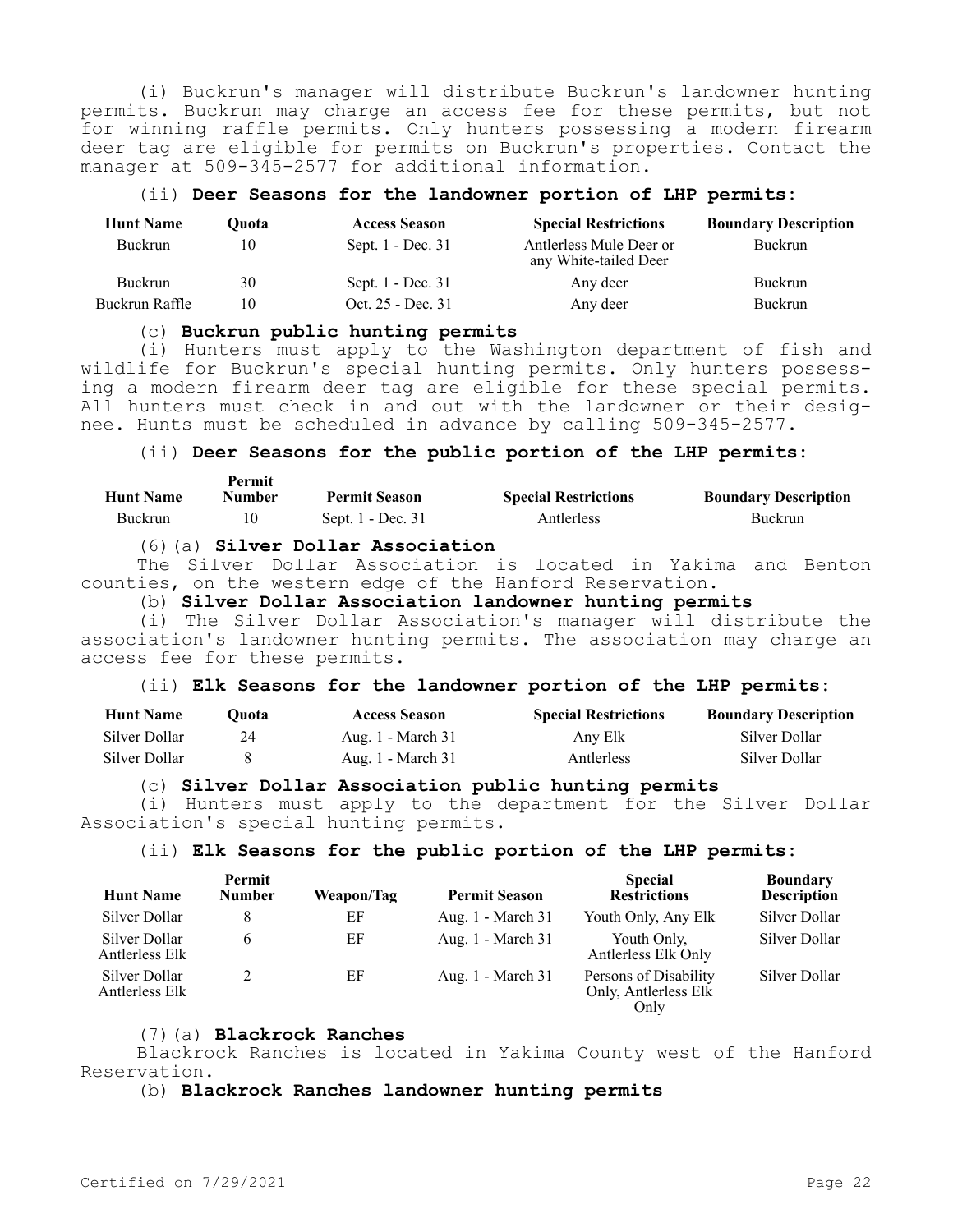(i) Blackrock Ranches' manager will distribute the ranches' landowner hunting permits. Blackrock Ranches may charge an access fee for these permits.

#### (ii) **Elk Seasons for the landowner portion of the LHP permits:**

| <b>Hunt Name</b>            | Ouota | <b>Access Season</b> | <b>Special Restrictions</b> | <b>Boundary Description</b> |
|-----------------------------|-------|----------------------|-----------------------------|-----------------------------|
| <b>Blackrock</b><br>Ranches |       | Aug. 1 - March 31    | Any Elk                     | <b>Blackrock Ranches</b>    |
| <b>Blackrock</b><br>Ranches |       | Aug. 1 - March 31    | Antlerless                  | <b>Blackrock Ranches</b>    |

# (c) **Blackrock Ranches public hunting permits**

(i) Hunters must apply to the department for Blackrock Ranches' special hunting permits. To apply, hunters must have an eastside elk tag.

### (ii) **Elk Seasons for the public portion of the LHP permits:**

| <b>Hunt Name</b>            | Permit<br><b>Number</b> | Weapon/Tag | Permit<br><b>Season</b> | <b>Special</b><br><b>Restrictions</b> | <b>Boundary</b><br><b>Description</b> |
|-----------------------------|-------------------------|------------|-------------------------|---------------------------------------|---------------------------------------|
| <b>Blackrock</b><br>Ranches |                         | EF         | Aug. 1 - March 31       | Any Elk                               | <b>Blackrock Ranches</b>              |
| <b>Blackrock</b><br>Ranches |                         | EF         | Aug. 1 - March 31       | Antlerless Only                       | <b>Blackrock Ranches</b>              |
| <b>Blackrock</b><br>Ranches |                         | EF         | Aug. 1 - March 31       | Youth Only, Any Elk                   | <b>Blackrock Ranches</b>              |
| <b>Blackrock</b><br>Ranches |                         | EF         | Aug. 1 - March 31       | Youth Only,<br>Antlerless Only        | <b>Blackrock Ranches</b>              |

### (8)(a) **Columbia Plateau Wildlife Management Association**

(i) The Columbia Plateau Wildlife Management Association (CPWMA) landowner hunting permit area is located in Spokane County (GMU 130) near Turnbull National Wildlife Refuge.

(ii) Landowner permit hunts are primarily small ranch hunts but are managed for a quality experience by keeping the number of hunters in the field low.

(b) **Columbia Plateau Wildlife Management Association landowner hunting permits**

(i) CPWMA's manager will distribute the association's landowner hunting permits. CPWMA will not charge an access fee for raffle permit winners. Only hunters possessing an elk tag are eligible for permits on CPWMA's properties. All successfully drawn permit applicants must have written authorization from CPWMA's manager and must check in and out with CPWMA's designee at the beginning and ending of the scheduled hunting dates. Successful applicants will receive a packet of information with forms to complete and a map showing the hunt area. These applicants must complete the forms and return them before September 30. Applicants should see CPWMA's website at www.cpwma.org or contact the hunt manager at 509-263-4616. Holders of landowner permits selected through raffle, including 9 antlerless elk and 2 any elk permits, are eligible to purchase second elk tags that may only be used on lands included in the CPWMA LHP.

### (ii) **Elk Seasons for the landowner portion of the LHP permits:**

| <b>Hunt Name</b> | Duota ( | <b>Access Season</b> | <b>Special Restrictions</b> | <b>Boundary Description</b> |
|------------------|---------|----------------------|-----------------------------|-----------------------------|
| <b>CPWMA</b>     |         | Jan. 1 - Mar. 31     | Antlerless                  | <b>CPWMA</b>                |
| CPWMA            |         | Jan. 1 - Mar. 31     | Any Bull                    | <b>CPWMA</b>                |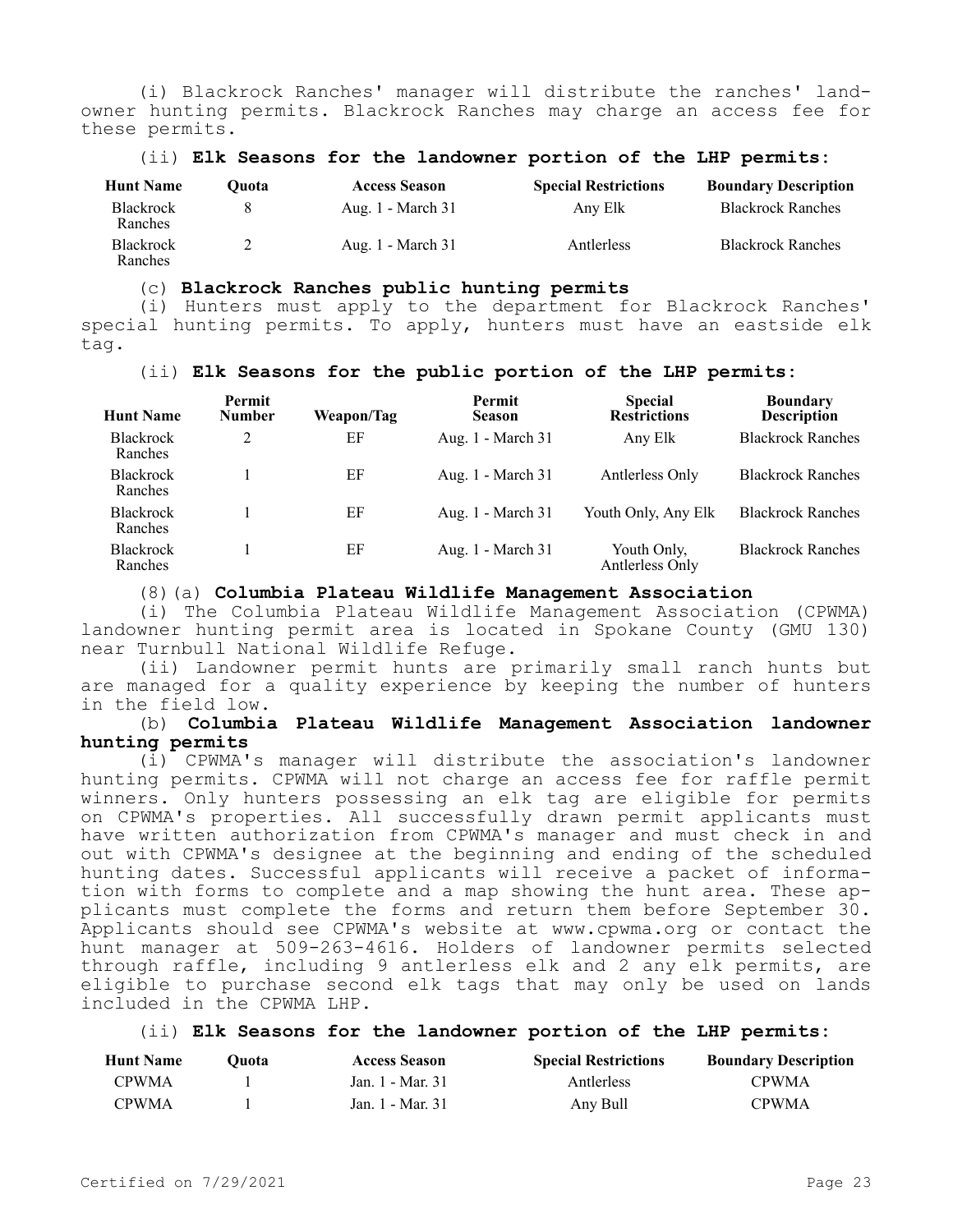| <b>Hunt Name</b> | Ouota | <b>Access Season</b> | <b>Special Restrictions</b> | <b>Boundary Description</b> |
|------------------|-------|----------------------|-----------------------------|-----------------------------|
| CPWMA Raffle     |       | Jan. 1-31            | Antlerless                  | <b>CPWMA</b>                |
| CPWMA Raffle     |       | Feb. 1-28            | Antlerless                  | <b>CPWMA</b>                |
| CPWMA Raffle     |       | Mar. 1-31            | Antlerless                  | <b>CPWMA</b>                |
| CPWMA Raffle     |       | Jan. 1 - Mar. 31     | Any Bull                    | <b>CPWMA</b>                |

## (c) **Columbia Plateau Wildlife Management Association public hunting permits**

(i) Hunters must apply to the department for CPWMA's special hunting permits. All successfully drawn permit applicants must have written authorization from CPWMA's manager and must check in and out with CPWMA's designee at the beginning and ending of the scheduled hunting dates. Successful applicants will receive a packet of required information with forms to complete and a map showing the hunt area. These applicants must complete the forms and return them before September 30. Applicants should see CPWMA's website at www.cpwma.org or contact the hunt manager at 509-263-4616.

## (ii) **Elk Seasons for the public portion of the LHP permits:**

| <b>Hunt Name</b> | Duota: | <b>Access Season</b> | <b>Special Restrictions</b> | <b>Boundary Description</b> |
|------------------|--------|----------------------|-----------------------------|-----------------------------|
| CPWMA 1          |        | Jan. 1 - Mar. 31     | Any Bull                    | <b>CPWMA</b>                |

(9)(a) **Centralia Mine**

(i) Centralia Mine landowner hunting permit area is located in Lewis and Thurston counties (GMU 667) on the Centralia Mine near Centralia.

(ii) The Centralia Mine is owned by TransAlta and is a federally mandated, closed access area. Hunters must be escorted by TranAlta employees to access the property. Public hunters that are drawn for permits are escorted to huntable areas on the mine by employees with TransAlta that volunteer their time.

# (b) **Centralia Mine landowner hunting permits**

(i) TransAlta staff will distribute the Centralia Mine landowner hunting permits including to TransAlta staff that volunteer as guides for state disabled, senior and youth permit elk hunts. TransAlta volunteers using their permits will attempt to target limping cows to assist with Treponeme Associated Hoof Disease control.

### (ii) **Elk Seasons for the landowner portion of the LHP permits:**

| <b>Hunt Name</b> | ')uota | <b>Access Season</b> | <b>Special Restrictions</b> | <b>Boundary Description</b> |
|------------------|--------|----------------------|-----------------------------|-----------------------------|
| Centralia Mine   |        | Sept. 1 - Dec. 31    | Antlerless                  | Centralia Mine              |

# (c) **Centralia Mine public hunting permits**

(i) Hunters must apply to the department for Centralia Mine special hunting permits. To apply, hunters must have the required license/transport tag who are 65 years and older at some point during the license year for the senior hunts or be registered with the department as a hunter with a disability for the disabled hunts or meet the qualifications for youth hunting for the youth hunt. Successful applicants will be contacted by TransAlta to arrange their hunt date and will receive a packet of logistical information from TransAlta about the hunt.

(ii) **Elk Seasons for the public portion of the LHP permits:**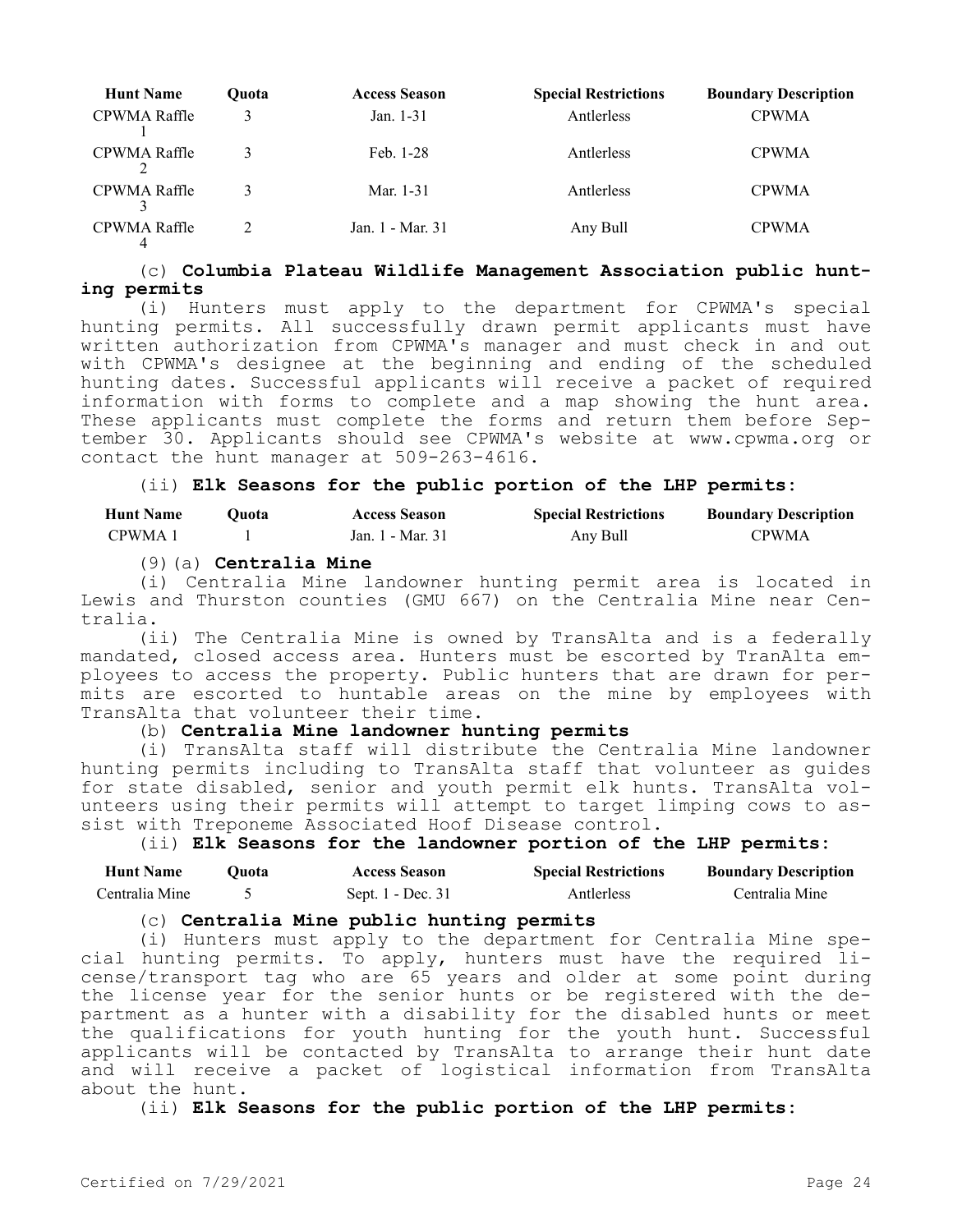| <b>Hunt Name</b> | Ouota | <b>Access Season</b> | <b>Special Restrictions</b> | <b>Boundary Description</b> |
|------------------|-------|----------------------|-----------------------------|-----------------------------|
| Centralia Mine   |       | Sept. $4-12^*$       | Senior only, Antlerless     | Centralia Mine              |
| Centralia Mine   |       | Sept. $18-26*$       | Disabled only, Antlerless   | Centralia Mine              |
| Centralia Mine   |       | Oct. $2-10*$         | Youth only, Any Bull        | Centralia Mine              |

\*Individuals selected for these hunts will be granted a single weekend within the listed time frame. Coordination with the hunt manager is required when selecting specific weekend dates.

[Statutory Authority: RCW 77.04.012, 77.04.055, 77.12.047, and 77.12.240. WSR 21-14-022 (Order 21-61), § 220-412-100, filed 6/28/21, effective 7/29/21; WSR 20-12-080 (Order 20-76), § 220-412-100, filed 6/1/20, effective 7/2/20. Statutory Authority: RCW 77.04.090, 77.04.130, 77.15.568, 77.08.010, 77.65.510, 77.65.515, and 77.65.520. WSR 19-10-011 (Order 19-79), § 220-412-100, filed 4/19/19, effective 5/20/19. Statutory Authority: RCW 77.04.012, 77.04.013, 77.04.020, 77.04.055, 77.12.020, 77.12.040, 77.12.047, 77.12.150, 77.12.210, 77.12.240, 77.12.320, 77.12.570, 77.12.800, 77.15.245, 77.32.007, 77.32.050, 77.32.070, 77.32.090, 77.32.370, and 77.32.530. WSR 18-11-061 (Order 18-76), § 220-412-100, filed 5/11/18, effective 6/11/18. Statutory Authority: RCW 77.04.012, 77.04.020, 77.04.055, 77.12.047, 77.12.150, 77.12.240, 77.12.800, 77.32.090. WSR 17-10-076 (Order 17-10), amended and recodified as § 220-412-100, filed 5/3/17, effective 6/3/17. Statutory Authority: RCW 77.04.012, 77.04.020, 77.04.055, 77.12.047, 77.12.150, 77.12.240, 77.12.800, 77.32.090, and 77.32.155. WSR 16-12-087, § 232-28-296, filed 5/31/16, effective 7/1/16. Statutory Authority: RCW 77.04.012, 77.04.055, 77.12.047, 77.12.150, and 77.12.240. WSR 15-10-031 (Order 15-94), § 232-28-296, filed 4/28/15, effective 5/29/15. Statutory Authority: RCW 77.12.047, 77.12.240, and 77.32.070. WSR 14-10-019 (Order 14-95), § 232-28-296, filed 4/25/14, effective 5/26/14; WSR 13-11-078 (Order 13-94), § 232-28-296, filed 5/16/13, effective 6/16/13. Statutory Authority: RCW 77.12.047. WSR 12-11-005 (Order 12-70), § 232-28-296, filed 5/2/12, effective 6/2/12.]

**WAC 220-412-110 Hunting contests.** A person wishing to hold a hunting contest must comply with the following provisions:

(1) Only organizations filed with the state of Washington as a nonprofit corporation may apply for a hunting contest permit.

(2) Hunting contest permit applications shall be submitted to the department 30 days prior to the date for which the contest is proposed.

(3) Applications must include the permit fee required by the department. The fee will be returned if the permit is denied.

(4) Contests involving unclassified and classified wildlife species without a bag limit are prohibited and will not be permitted.

(5) Total value of prizes per contest shall not exceed \$2000.

(6) Entry fees or requests for donations are prohibited.

(7) It is unlawful to fail to comply with the conditions of a hunting contest permit.

Hunting contests which may adversely affect wildlife resources will be denied.

[Statutory Authority: RCW 77.04.012, 77.04.055, 71.12.047, 77.32.050, and 77.32.525. WSR 20-19-115 (Order 20-199), § 220-412-110, filed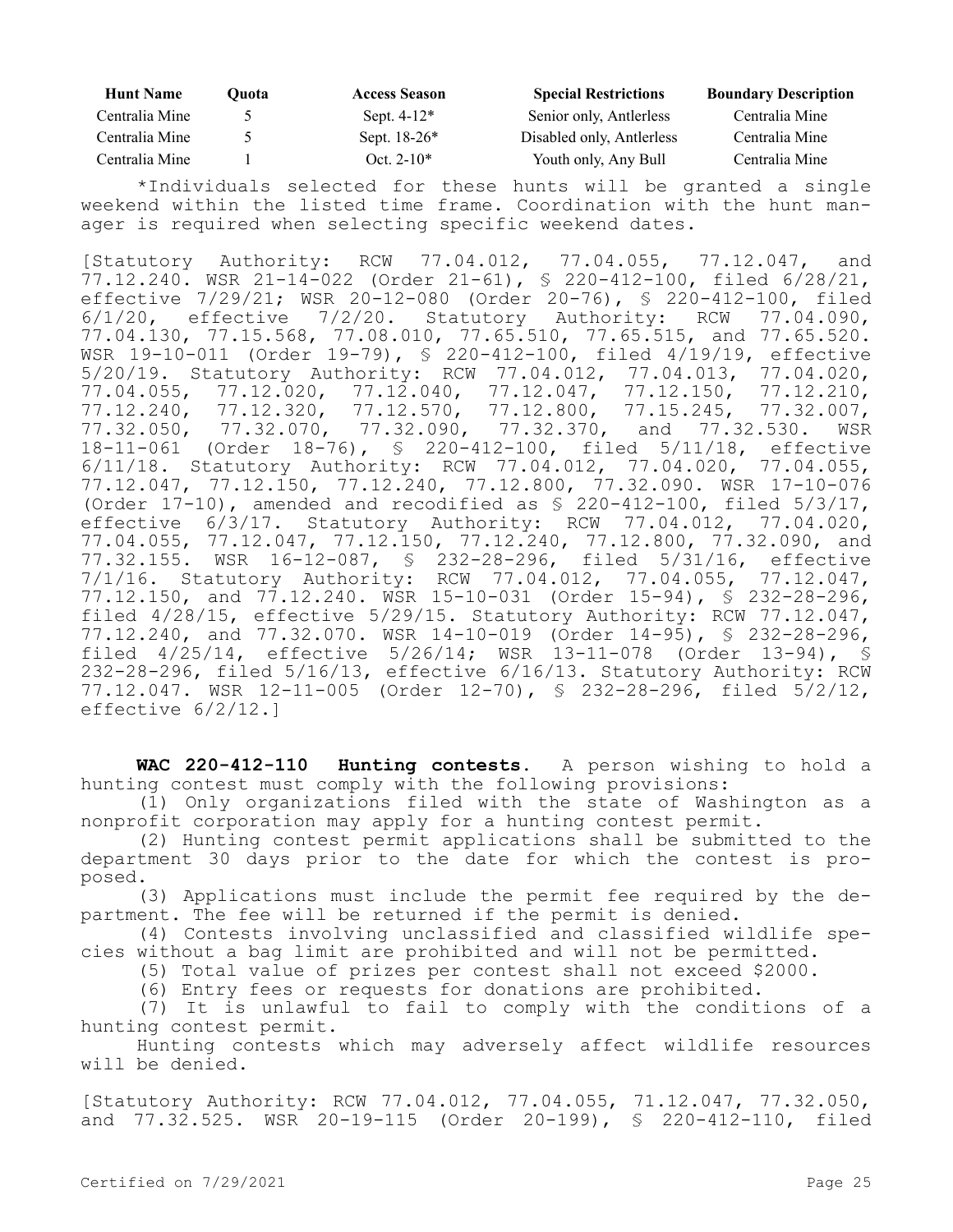9/21/20, effective 10/22/20. Statutory Authority: RCW 77.04.012, 77.04.013, 77.04.020, 77.04.055, and 77.12.047. WSR 17-05-112 (Order 17-04), recodified as § 220-412-110, filed 2/15/17, effective 3/18/17. Statutory Authority: RCW 77.12.040 and 77.16.010. WSR 87-09-026 (Order 287), § 232-12-169, filed 4/7/87.]

**WAC 220-412-120 Permit for holding field trials.** (1) Except as authorized by permit issued by the director it is unlawful to hold field trials for hunting dogs during the months of April, May, June, and July. Field trials on department lands or those involving use of live wildlife may not be held without a permit.

(2) Applications for a field trial permit must be filed with the department at least thirty days before the proposed date for holding such trials. The application shall state the time and place the field trials will be held, the names of sponsors and persons who will conduct the trials, and such other information as the director may require.

[Statutory Authority: RCW 77.04.012, 77.04.013, 77.04.020, 77.04.055, and 77.12.047. WSR 17-05-112 (Order 17-04), recodified as § 220-412-120, filed 2/15/17, effective 3/18/17. Statutory Authority: RCW 77.12.040. WSR 82-04-034 (Order 177), § 232-12-041, filed 1/28/82; WSR 81-12-029 (Order 165), § 232-12-041, filed 6/1/81. Formerly WAC 232-12-110.]

**WAC 220-412-130 Nonlethal pursuit training pass program.** (1) In order to effectively manage and train hound handlers and their dogs to be agents of the state used for cougar conflict response, the department establishes the nonlethal pursuit training pass program.

(2) The nonlethal pursuit training pass program emphasizes safe, ethical, responsible, and lawful hound handling practices as well as detection of specific wildlife species by dogs. The goal of the nonlethal pursuit training pass program includes improving dog handler/ department relations, effective detection of target species when requested by the department, and the ethical treatment of working dogs and wildlife. The yearly application cost to be considered for placement on the list of screened nonlethal pursuit handlers shall be twenty-five dollars and will cover the cost of an application review and a background check. This cost will occur annually when renewing an application to be on the list of screened nonlethal pursuit handlers. The WDFW enforcement program shall determine the nonlethal pursuit program's requirements and curriculum in consultation with stakeholders including, but not limited to, working dog handlers and wildlife conservation organizations in Washington state.

(3) Working dog handlers are held to the highest ethical standards as these individuals may be asked to perform as agents of the state under RCW 77.12.077. As such, they may be ambassadors for the department and the working dog community. Criteria to be considered include the following:

(a) Currently own and train working dogs on scent detection and tracking;

(b) Maintain health records of working dogs;

(c) An active working knowledge of predator detection and pursuit training techniques;

(d) Hold a current driver's license;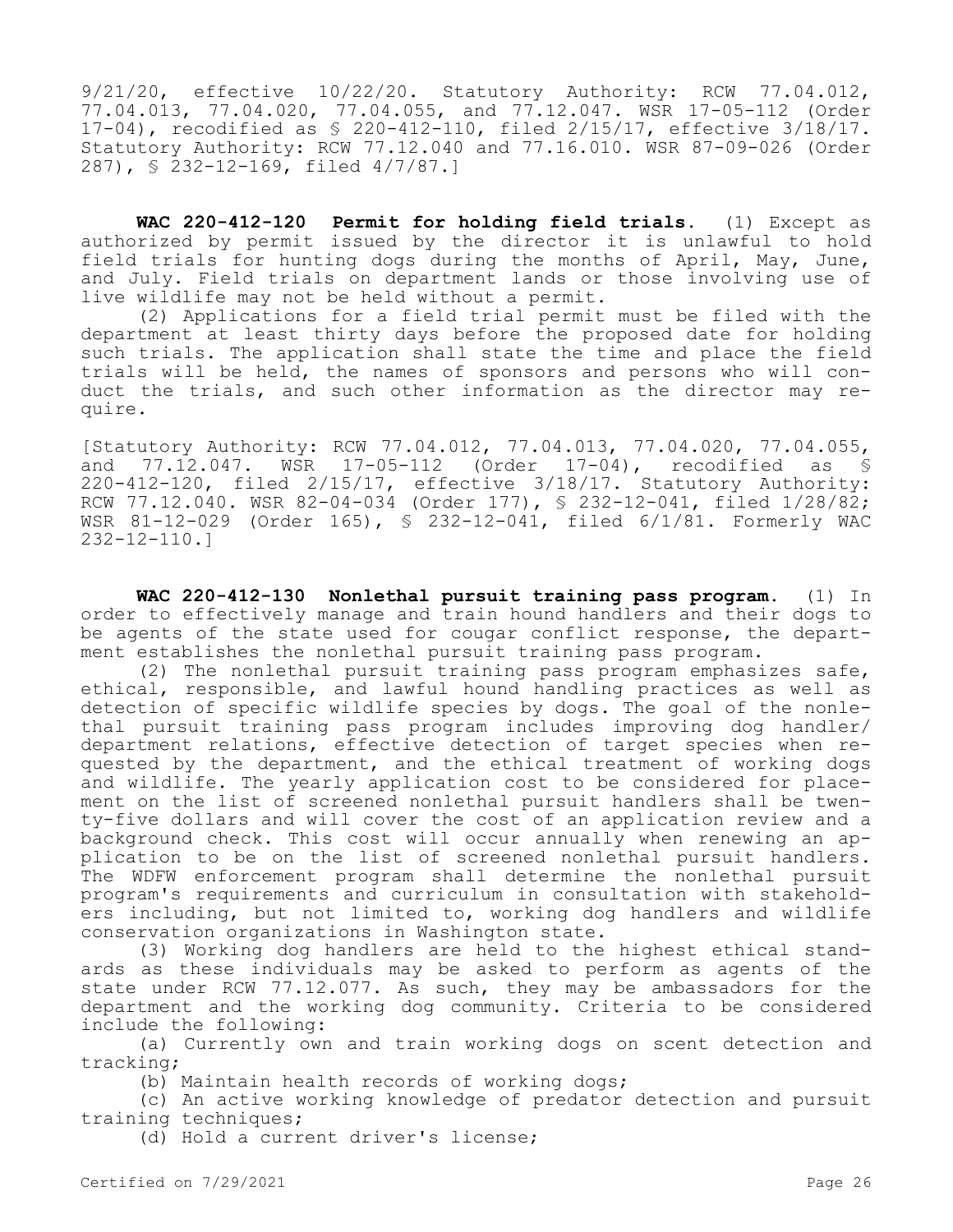(e) Up-to-date vehicle registration and vehicle insurance for any vehicle used to transport working dogs;

(f) Understanding of best practices in dog handling equipment and proper usage; and

(g) Working knowledge of terrain navigation and digital mapping equipment.

 Initial approved applicants on the list of screened nonlethal pursuit handlers and individuals reapplying to be approved on the list of screened nonlethal pursuit handlers must annually submit to a criminal background check, and the department shall deny entry into the nonlethal pursuit training pass program to those applicants who have:

• Been convicted within the last ten years of any criminal offense under chapter 77.15 RCW (WDFW enforcement), 76.48 (specialized forest products), or 16.52 (animal cruelty) RCW;

• Been found to have committed, or to have paid, any infraction for a violation of chapter 77.15 RCW except recreational fishing under RCW 77.15.160, in the last ten years;

• Been convicted within the last ten years of any crime of dishonesty;

• Been convicted of any felony, or released from custody pursuant to any felony conviction, within the last ten years;

• Been convicted of, or been found to have committed, any criminal or civil violation where the department obtains a report from the citing authority that alleges the applicant was deceptive, untruthful, or obstructed a law enforcement officer in the course of the officer's duties, other than violations of RCW 46.61.050 and 46.61.400, within the last ten years;

• Been convicted of unlawful possession of a firearm under RCW 9.41.040, or has been convicted of any felony offense and the applicant has not successfully petitioned to have the applicant's firearm rights restored, or is otherwise ineligible to possess a firearm for any reason provided in RCW 9.41.040;

• A current hunting or fishing license revocation or a current suspension of hunting or fishing license privileges in Washington or in another state.

An applicant must disclose to WDFW at the time of application whether the applicant is aware of any pending criminal charges in any municipal, state, or federal court. The department may defer approval or denial on an application until such criminal charges have been adjudicated.

The department may, based on the results of a criminal background check or based on information it has received involving active investigations or pending charges, deny an application, at its discretion, if it believes the applicant does not meet the high ethical standards of the program, or would not be a suitable state agent or ambassador for the department and the working dog community.

(4) If a firearm is discharged at any point during a training activity, the training pass granted pursuant to subsection (11) of this section shall be placed on hold until reinstated by the department captain or training area sergeant. Before a training pass may be reinstated or reissued, WDFW police shall investigate the circumstances of the discharge to determine if it was unlawful or a result of not meeting the best practices of dog handling.

(5) A nonlethal pursuit training pass program participant who purchases a cougar harvest tag in Washington state cannot fill a cougar tag seventy-two hours before or after a training exercise.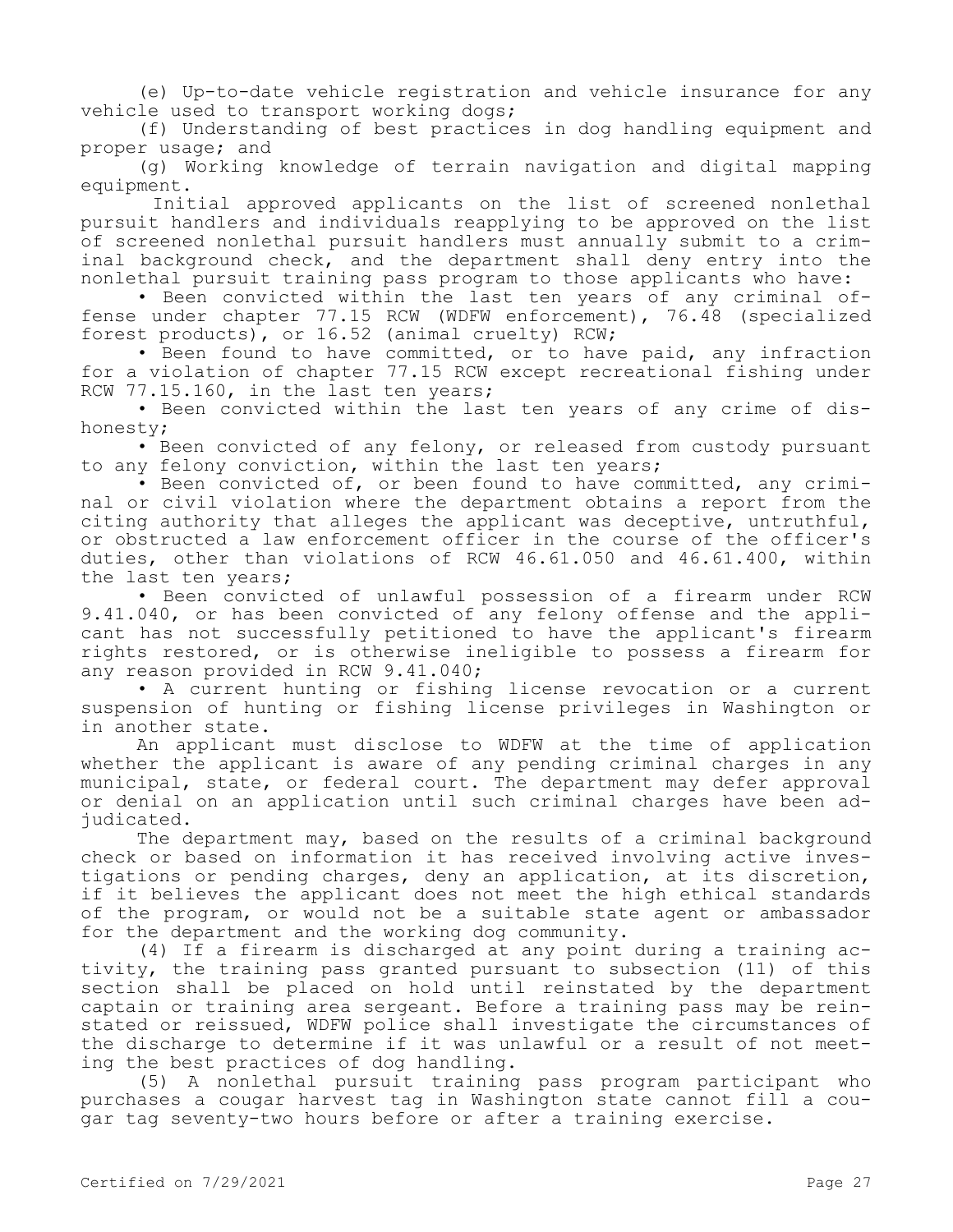(6) An individual who holds a current nonlethal pursuit training pass and is found to have any of the invalidating circumstances addressed in subsections (3) through (5) of this section, shall be removed from the program and the training pass revoked. If the department learns of a new pending criminal charge or incident involving a current training pass applicant which could lead to an invalidating circumstance addressed in subsections (3) through (5) of this section, the department may suspend the training pass applicant's participation in the program until resolution of the charge or incident.

(7) Nonlethal pursuit training pass applicants will be required to complete an agency affidavit which specifies that the applicant has read, understands, and will comply with the program rules and ethical standards required of the program. This affidavit must be signed, dated, and returned along with a copy of the applicant's driver's license, current proof of vehicle liability insurance, and a copy of a valid hunting license. Submission of false or fraudulent information is grounds for removal from the program.

(8) The enforcement program nonlethal pursuit training pass program coordinator will maintain open communications with landowners and the community. The department will investigate written accusations about nonlethal pursuit program participants and determine whether such complaints have merit and/or warrant enforcement or administrative action.

(9) Any person who has been denied initial admission into the nonlethal pursuit training pass program, or renewal of his or her application to be placed on the list of screened nonlethal pursuit handlers, has the right to an administrative hearing to contest the agency action pursuant to chapter 34.05 RCW. An applicant denied a training pass may request an informal review within thirty days of receipt of the application denial. The request for an informal review shall be served on the chief of the enforcement program in writing. The chief may ask the applicant and department for additional information before ruling on the informal appeal, and shall respond to the informal appeal in writing. The applicant shall have initiated the formal appeal no later than thirty days from receipt of the notice of denial of the training pass, or thirty days from receipt of the decision on the informal review, whichever is later. Date of receipt shall be five days after any written notice or decision is mailed to the applicant. Initial nonlethal pursuit training pass applicants who fail to submit the application fee or who submit an incomplete application will have their application returned. Denial of admission on these grounds does not trigger the right to an administrative hearing.

(10) Training program enrollment – The department will authorize no more than fifty valid training pass holders to participate in the program annually on a statewide basis. Training passes issued by the department for training activities shall be geographically limited to no more than nine training passes at a time per WDFW region, and no more than three training passes at a time per enforcement detachment.

(11) Prior to engaging in any nonlethal pursuit training activity, a member of the nonlethal pursuit training pass program shall obtain from the department captain with oversight responsibility for the area proposed to be used for training a nonlethal pursuit training pass, which will be in via paper or electronic format. A nonlethal pursuit training pass, issued at the captain's discretion, will be issued for a period of up to thirty days, with an option for a thirtyday renewal at the request of the training pass holder. This training pass will detail the time frame and geographic scope of the training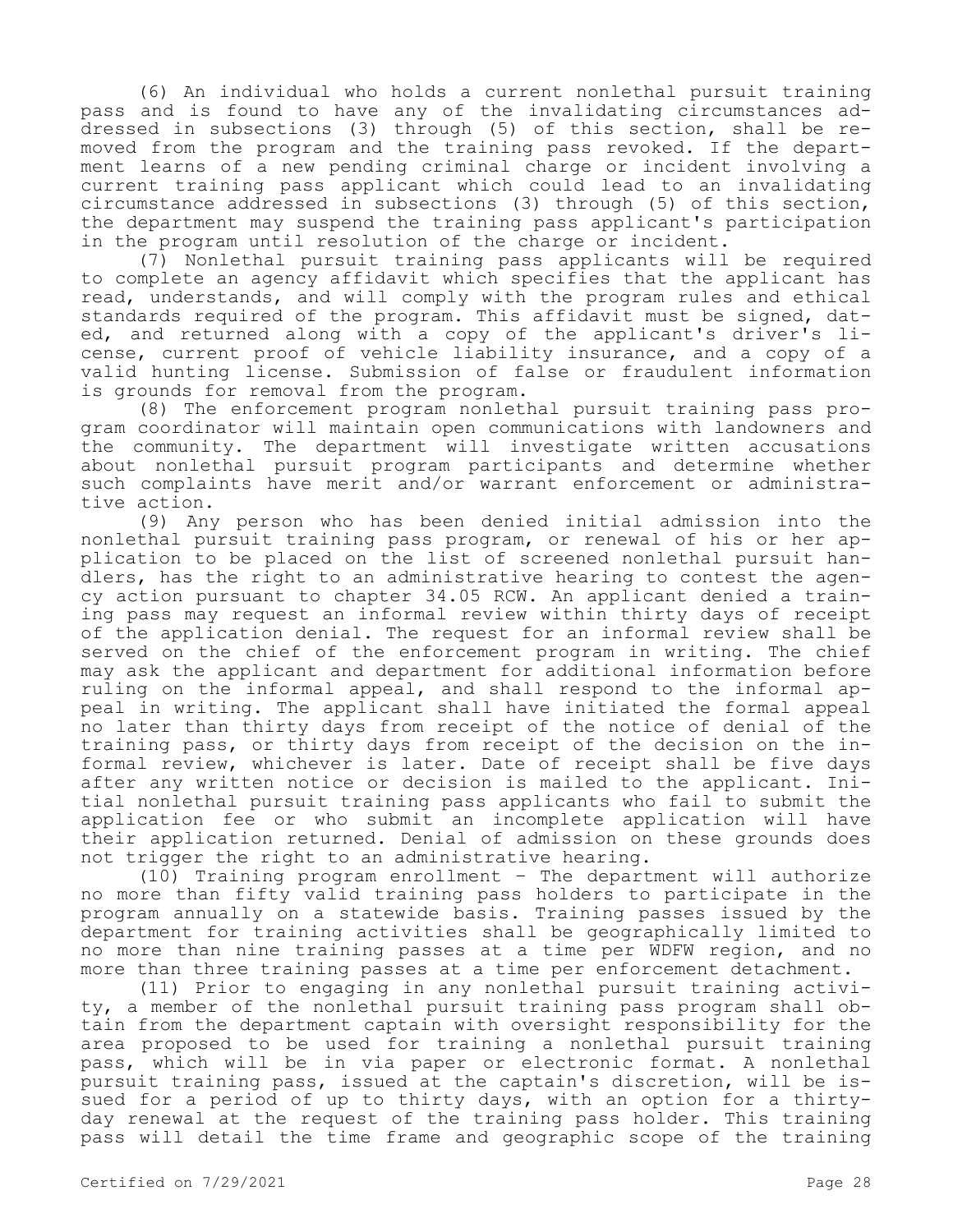area that is acceptable to the captain and the training pass holder. Prior to engaging in a training exercise within the limitations of the training pass, the training pass holder will communicate with a department sergeant with oversight of the training area. The training pass holder shall keep the department sergeant appraised of regular training activities, and the sergeant shall keep the training pass holder appraised of any operational or logistical concerns or restrictions. A department captain may, at any time, change the geographic scope or time frame of the training pass to address management or emergent needs, and retains the discretion to terminate a training pass. The department captain shall restrict training pass scope for certain game management units (GMU's) during big game hunting seasons when prudent.

(12) Any training pass holder engaged in training activities is required to carry either pepper spray or an air horn so that nonlethal means are available to mitigate wildlife interactions.

(13) Training pass holders will be allowed to have up to four immediate family members present while participating in a training exercise with a nonlethal pursuit training pass. "Immediate family member" shall be limited to spouses and domestic partners, children and stepchildren, siblings, parents, and step-parents. Additionally, the owner of real property who has granted permission to the training pass holder to use said lands for a training exercise with a nonlethal pursuit training pass may be present with the training pass holder or may designate a representative in writing. Corporate landowners may designate security personnel or contractors to accompany a training pass holder participating in a training exercise with a nonlethal pursuit training pass. A department sergeant with oversight of the training area may authorize, in advance, additional observers of a training pass holder participating in a training exercise with a nonlethal pursuit training pass.

(14) As a best practices in dog handling, training pass holders shall not knowingly engage in the pursuit of spotted kittens or cougars with spotted kittens. Upon any observation of tracks of more than one cougar or visually observing the presence of spotted kittens during a training exercise, the handler shall terminate the current training pass activity and report the observations to the training area sergeant. The sergeant may choose to subsequently limit future training activities in the area.

(15) Training pass holders shall maintain a logbook of training activities under the nonlethal pursuit training program. Logbooks shall be made using a template made by the department to be uploaded online or downloaded and printed. Entries in the logbook shall include:

(a) Training pass holder's name, names of those accompanying or observing the training exercise, and number of dogs trained or participating;

(b) Date and location of the training, including the names of any roads traveled, trails traveled, or routes taken. The entry shall specify the owners of any land traversed;

(c) If any cougars were detected, the logbook must contain the corresponding GPS coordinates; and

(d) The discharge of any firearms, identification of the firearms, and the person responsible for the discharge.

Logbooks are required to be completed for each training trip before leaving the field. Logbook pages must be provided to the department through an online reporting system or postmarked within ten days